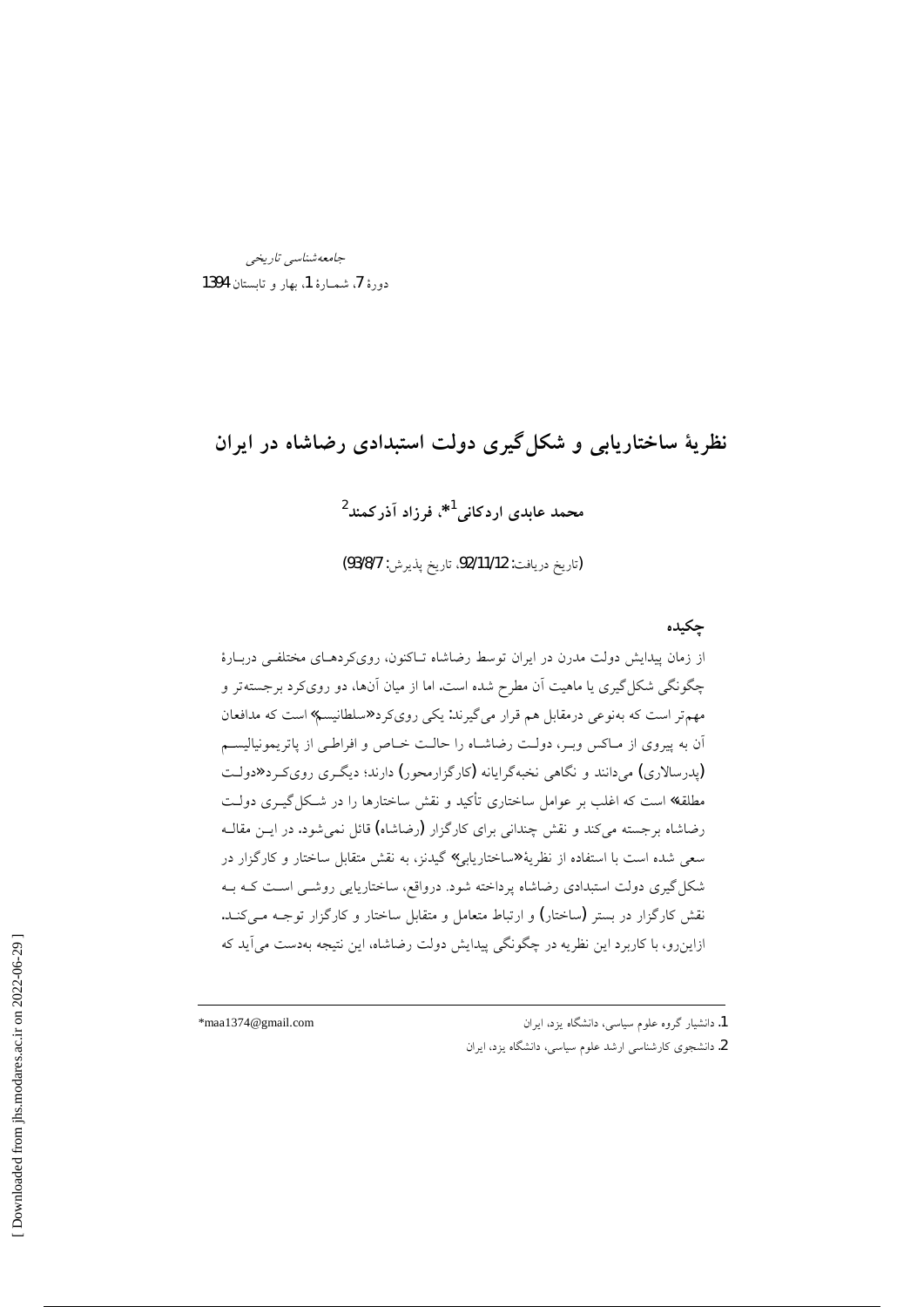جامعەشناسى تارىخى \_\_\_\_

هیچ،یک از این دو دیدگاه نمی توانند بیانگر تمام واقعیت باشـند؛ بلکـه تلفیقـی از آن دو بهتـر می تواند شکل گیری دولت رضاشاه را تحلیل کند.

واژههای کلیدی: دولت استبدادی، رضاشاه، کارگزار، ساختاریابی، ایران.

#### 1. مقدمه

دربارهٔ شکل گیری یا ماهیت دولت رضاشاه روی کردهای گوناگونی ازقبیل «شبهمدرنیسم مطلقه و استبدادي» «دولت وابسته»، «دولت مطلقه»، «سلطانيسم» و «دولت رانتير يا تحصيل دار» مطرح شده (حاتمي، 1386: 64- 107) كه باوجود اختلافنظرهاي چشمگير در آنها، اشتراكشان در آن است که دولت رضاشاه بهدلایل بی شماری ازجمله ایجاد ارتشــی نــو، احیــای ناسیونالیســم ایرانی، شکل گیری دولت متمرکز با دیوانسالاری جدید، سرکوب شورش های محلی و مبـارزه با عناصر اليگارشي ماقبل مدرن نظير حاكمان قاجار، اولـين دولـت مــدرن در ايــران بــهشــمار میرود. از میان آنها، دو روی کرد «دولت مطلقه» و «سلطانیسم» از همه برجستهتر و مهم ترنـد. رویکرد نخست در بهوجود آمدن دولـت رضاشــاه، بــر اهمیــت ســاختارها تأکیــد مــیکنــد و ساختارها را در پدید آمدن آن مهم میداند؛ درمقابل براساس روی کرد دوم، کارگزار (رضاشاه) در شکل گیری و استمرار دولت نقش اساسی دارد.

ادعای اصلی مقاله آن است که «چون این دو رویکرد در تحلیـل شـکل گیـری یــا ماهیــت دولت رضاشاه بهترتیب بر ساختار و کارگزار تأکیــد مــیEننــد، هــیچ یــک از آن دو بــهتنهــایی نمي توانند بيانگر تمام واقعيت باشند». بنابراين، در تحليل پيدايش يا ماهيت و عمل كرد دولت رضاشاه باید به رابطهٔ میان ساختار و کارگزار و تعامل آن دو توجه کرد. بهطـور کلـی، دربــاب مسئلهٔ ساختار - کارگزار سه نظریه وجود دارد: نظریهٔ اول به اولویت و اهمیت ساختار درمقابل كارگزار و نظريهٔ دوم به اولويت و اهميت كارگزار دربرابر ساختار معتقد است؛ اما نظريهٔ ســوم می کوشد بر دوگانهانگاری ساختار و کارگزار چیرگی یابد و رابطهٔ دوجانبهٔ آنها را بررسی کند (حقيقت، 1387: 450- 499). درواقع، نظرية سوم نظرية بينـابين اسـت كـه بـه نقـش متقابـل ساختار و کارگزار توجه می کند.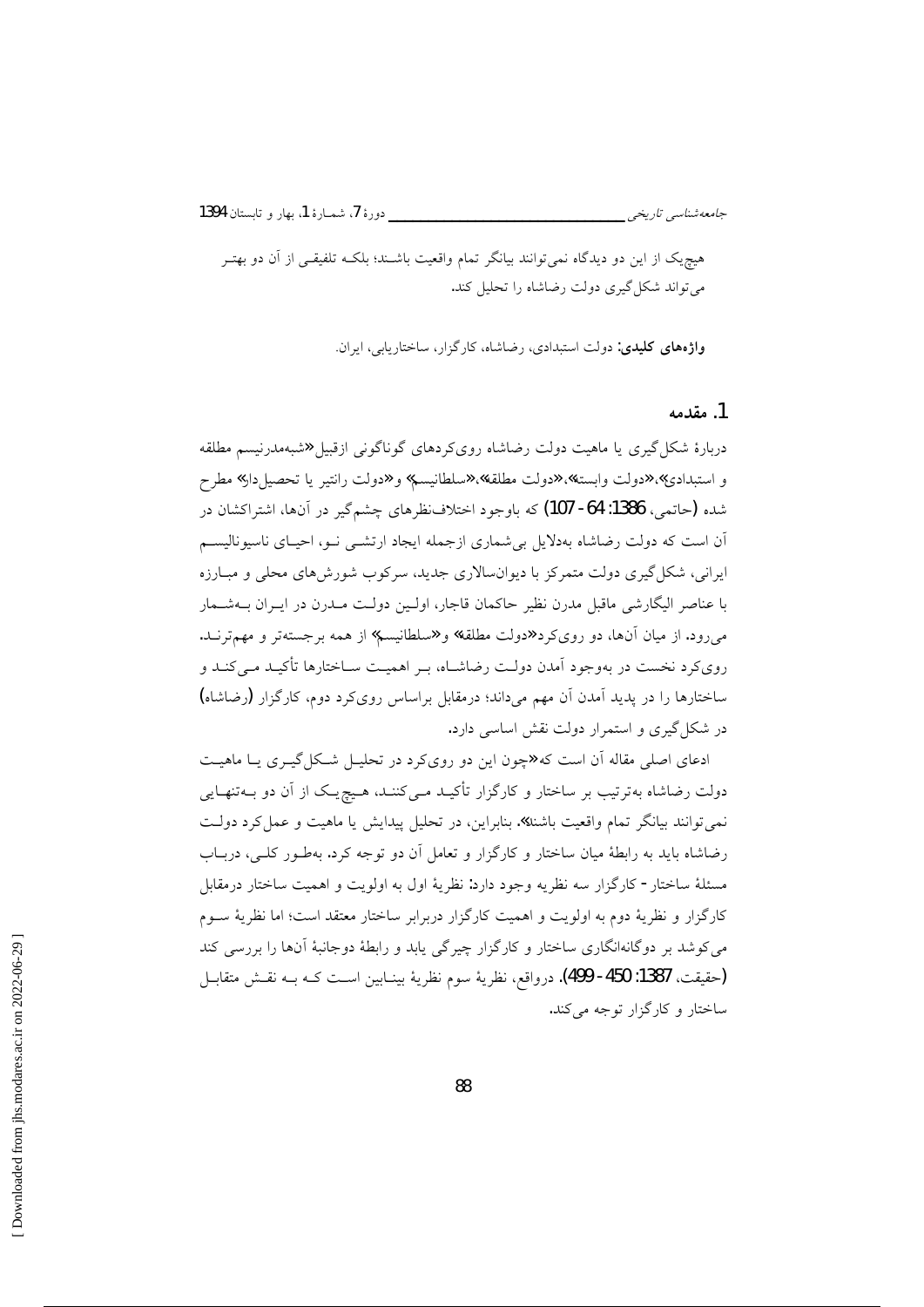البته، درمورد ماهیت دقیق رابطهٔ ساختار و کارگزار و چگونگی تعامل آنها میان نظریههــای دستهٔ سوم اختلاف هست و بـه همـین دلیـل، آنهـا بـهشـکل۵حـای مختلفـی ازقبیـل «نظریـهٔ ساختاريـابي» «ومافـت واقـع گرايـي انتقـادي» «ومافـت اسـتراتژيک- نسـبتي» و «نظريــهٔ سازهانگاری» نمایان شدهاند. در این مقاله، نظریهٔ ساختاریابی بهعنوان چارچوب نظری تحقیـق انتخاب شده است؛ زیرا بهباور نگارندگان بهکمک این نظریه، باوجود انتقادهایی که بر آن وارد است، بیش از سایر نظریهها یا رویافتها می تبوان چگیونگی شبکل گیبری یا ماهیت دولت رضاشاه را توضيح داد.

با اين ملاحظات، مقالهٔ حاضر حول دو سؤال اساسي شكل گرفتـه اسـت: 1. ضـعفهـاي دیدگاههای «دولت مطلقه» و «سلطانیسم» که در توضیح شکل گیری یا ماهیت دولت رضاشاه بهترتیب بر ساختار و کارگزار تأکید میکنند، کداماند؟ 2. بهکمک کـدامیـک از نظریــههــا یــا رهیافتهای مربوط به رابطهٔ کارگزار و ساختار میتوان چگونگی شکل گیری یا ماهیت دولت رضاشاه را توضيح داد؟

با توجه به این پرسشها، فرضیهٔ تحقیق عبارت است از: «تأثیر متقابل و متعامل ساختارهای جامعهٔ ایران با اقدامات رضاشاه بهعنوان کارگزار دولت استبدادی، به شکل گیری دولتی متمرکز و یگانه منجر شد که جامعهٔ ایران را به مدرنیزاسیون پیوند داد». بدین ترتیب، اگرچــه درسـت است که ساختار دولت ایران، استبدادی و بهعبارتی سلطهپذیر بود، نبایـد از اهمیـت کـارگزار دولت که در مقام کنشگری آگاه و فعال دولتی جدید بنیان نهـاد، غافـل شـد. درواقــع، دولـت خودكامهٔ ایران حاصل پویایی و رابطهٔ متعامل ساختارهای مختلف اقتصادی، سیاسی و فرهنگی جامعهٔ ایران با کارگزار (رضاشاه) بود. برای ارزیابی فرضیهٔ مورد نظر، بهروش کتــابخانــهای، دادههای مناسب گردآوری و سپس تحلیل شده است. بنابراین، پژوهش حاضر از نوع اسنادی و تاریخی است که بهصورت کیفی انجام شده است.

#### 2. مباني نظري تحقيق

برای مطالعهٔ تغییرات اجتماعی، ازجمله شکل گیری و ماهیت دولـتهـا، نظریـههـای متعــددی وجود دارد. این نظریات را می توان در سه دستهٔ کلی «ساختارمحور»، «کارگزارمحور» و «رابطهٔ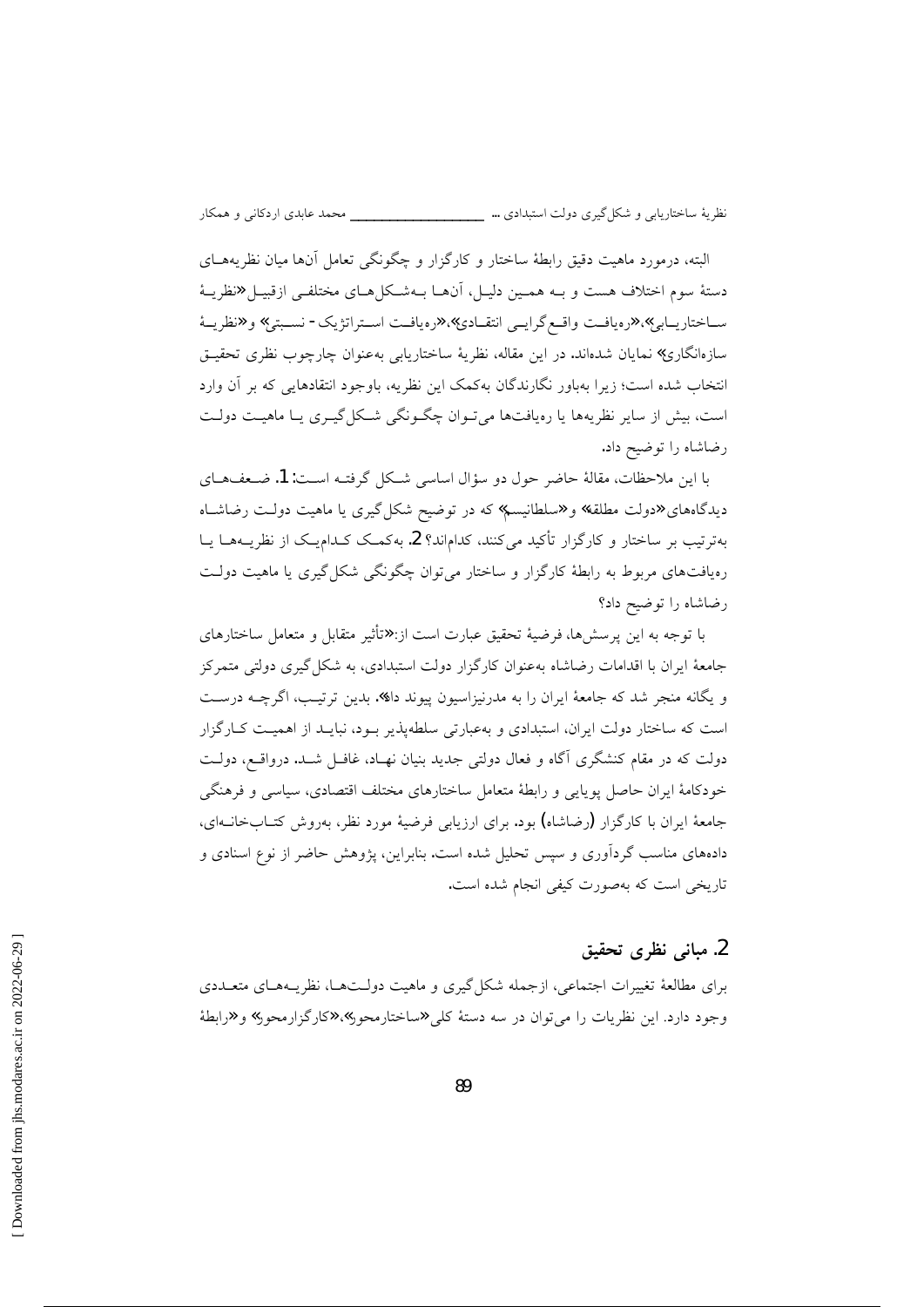متقابل و تعامل بین ساختار و کارگزار» تقسیم کرد. از نظریههای سـاختارگرا مـی تـوان نظریــهٔ كارل ماركس را نام برد. براي مثال، وي در تحليل پديدهٔ انقلاب نظريــهٔ اجتمــاعي - ســاختاري بیان کرد که براساس آن، جنبشهای سازمان یافته و آگاهانه برای تغییر انقلاب فقط در جایی و هنگامی موفق میشوند که بهواسطهٔ وجود تعارضها در مجموعهٔ ساختار اجتمـاعی، وضـعیت انقلاب عيني وجود داشته باشد (گلدستون، 1387: 102). در سوی ديگــر مــي تــوان از نظريــهٔ ماکس ویر یاد کرد که دیدگاهی اغلب نخبهگرایانه (کارگزارمحور) دارد. ویبر در تقسیم پنیدی سهگانهٔ خود از انواع مشروعیت (سنتی، کاریزمـایی و قــانونی- عقلایـی) هرچنــد بــه عوامــل ساختاري نظير دين، مناسبات اجتماعي - اقتصادي، فرهنگي، شئون و… توجه مي كنـد، بــهنظـر میررسد در بررسی نوع افراطی مشروعیت سنتی (سلطانیسم) و هنگامی که شـخص حـاکم بـه سنت بی توجه است، رویکردی نخبهگرا درپیش می گیرد. وبـر در بررسـی مشـروعیت سـنتی معتقد است: «در این نوع از سلطه، از سرور و رئیس که مقام ریاست و رهبری خود را مـدیون سنت است و به آن مقید می باشد، پیروی می شود**» (1384: 323- 324).** پس اقتـدار ســنتی و وابسته به سنتهای کهن و مشروعیت قدرت کسانی است کـه بنــابــه ســنت، مــأمور اقتدارنــد (راش، 1381: 59)؛ ولي هنگاميکه از سنتها رويگرداني مي شود و مشروعيت حکومت فقط به شخص حاکم متکی است، حکومت جنبهای شخصی پیدا می کند. بنابراین ازنظر وی، نظامی که به سنت و قانون توجهی نمیکند، **«**سلطانی» است.

در ایران هم عدمای از پژوهشگران برای توضیح ماهیت دولت رضاشـاه، بــا بهــرهگیــری از نظریهٔ سلطانیسم وبر، دیدگاهی کارگزار محور بیان کردهاند. در این دیـدگاه، بـه ویژگـی۵حـای شخص حاکم توجه می شود و دولت استبدادی را پدیدهای تصور می کنند که بـه ارادهٔ شـخص حاکم شکل گرفته است. در سوی دیگر، دیدگاه دولت مطلقه وجود دارد که بهطـور کامـل بـا نظریهٔ ساختاری مارکس تطابق ندارد؛ اما یدید آمدن دولت رضاشـاه را محصـول ســاختارهای مختلف اقتصادي، سياسي، فرهنگي و اجتماعي جامعهٔ ايران ميداند و بهعبــارتي، ســاختارها را بر کارگزار مقدم می شمارد. در این دیدگاه، عوامل ساختاری در شکل گیــری دولــت خودکامــهٔ رضاشاه برجسته می شوند و نقش کارگزار کمرنگ می شود. بهنظر می رسد هر دو نظریه به ایس دلیل که یکسونگر هستند و نگاهی یکطرفه و تقلیل گرا به شکل گیری دولت رضاشـاه دارنــد، ناقص مى نمايند.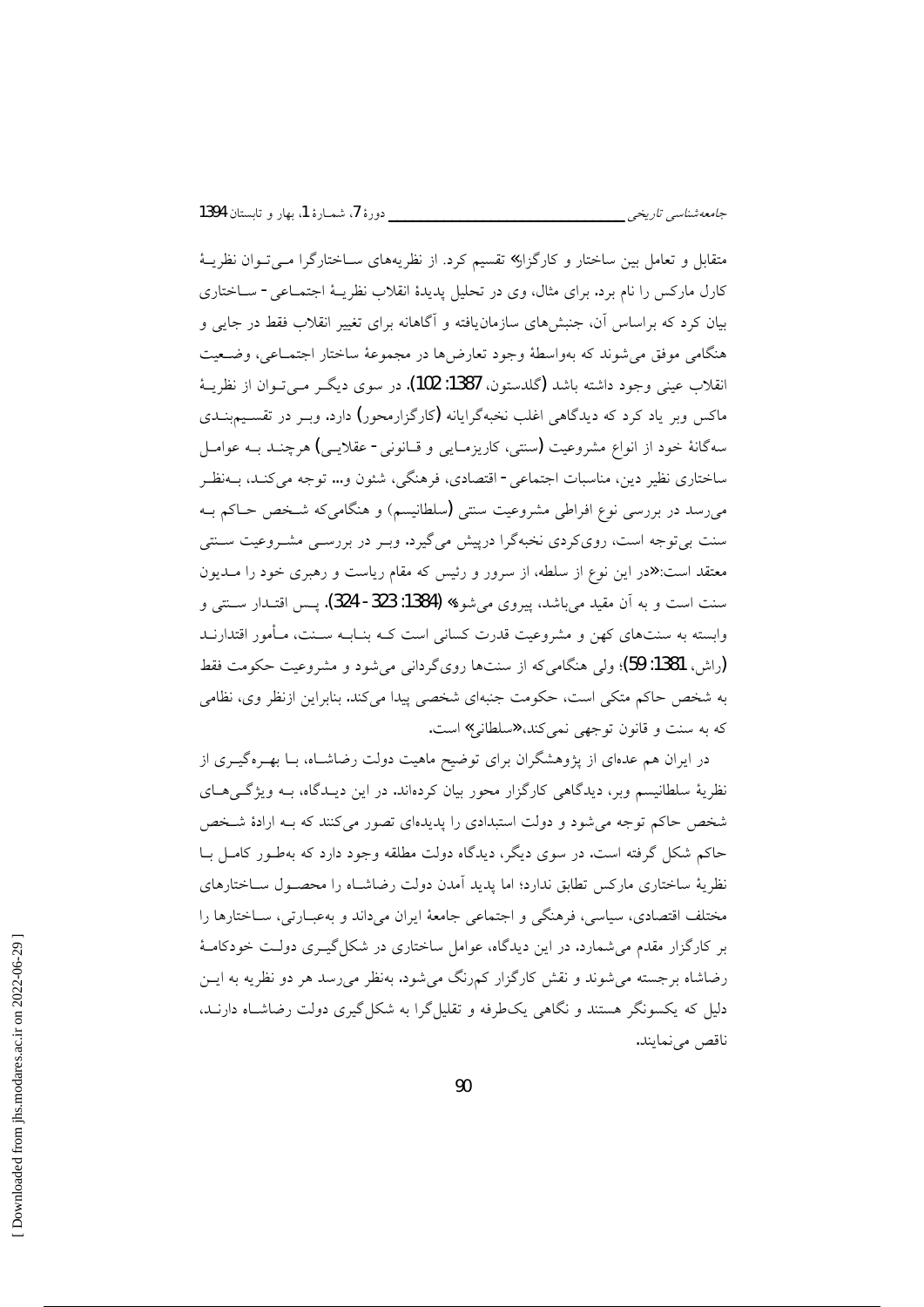نظریههای دسته سوم که گاه با عناوین دیگر مثل رهیافت یا دیدگاه از آنها یاد شده است، از تنوع بیشتری برخوردارند؛ برای مثال می توان از رهیافتهای «سازهانگاری»، «واقع گرایسی انتقادی و مورفوژنتیک»، «استراتژیک- نسبتی» یـا نظریـهٔ «سـاختاریـابی» نـام بـرد. رهیافـت سازهانگاری<sup>1</sup> از «آرمانگرایی» درمقابل «مادیگرایی» و از «ذهنیتگرایی» دربرابر «عینتگرایی» دفاع مي کند. ازاين روست که براي مثال، راگي <sup>2</sup> (5 -4 :1998) در تحليل خود به عوامل فک ي مانند فرهنگ، هنجارها، انگارهها و عقاید اهمیت می دهد یا ونت (1386: 540) معتقــد اســت مجموعهای از روشها ساختار خاصی از هویت و منافع را می اَفرینند. با چنین پسزهینهٔ فکری است که حامیان ره یافت سازهانگاری بر قوام متقابل کارگزار و ساختار تأکید می کنند. آنهــا در بررسی ساختار، ساختار را فقط در ابعاد مادی آن خلاصه نمی کنند؛ بلکه بر بعد معنایی و زبانی آنها نیز تأکید می کنند. ازاین رو، در مطالعهٔ خود جامعـه را بـهگونـهای درنظـر مـی گیرنــد کـه کنشگران در آن تعامل دارند و این تعاملات براساس هنجارهایی صورت مـی گیـرد کـه جنبـهٔ بینالاذهانی دارند؛ جامعه به اشخاص و کنشگران قوام مـیبخشــد و در عــین حــال، کارهــای اشخاص و کنشگران به آن شکل میدهد. ساختارهای هنجاری و انگارهای دستکم بـه همـان اندازهٔ ساختارهای مادی در شکل(دهی به تغییرات سیاسی و اجتماعی مؤثرند (عابدی اردکانی، نادری و شفیعی، 1390: 151). بهباور سازمانگاران، موجودیتهای اجتماعی دارای هر دو بعـد عینی و ذهنی هستند؛ یعنی علاوهبر اینکه دارای بعد مادیاند، جدا از دلایـل و فهـم کنشـگران نیستند؛ اما قابل تقلیل به این سطح هم نیستند؛ یعنی همانگونه عمل نمـیکننـد کـه کنشـگران مي يندارند (مهردل، 1387: 1؛ بيليس و اسميت، 1383: 541- 543).

کوشش دیگر برای تحلیل رابطهٔ بین کارگزار و ساختار مربوط به مارگارت آرچر<sup>3</sup> است که خود متأثر از روی بسکر<sup>4</sup> بوده است. های<sup>5</sup> (1385: 210- 211) این رەیافـت را «واقــع گرایــی انتقادی و ره یافت مورفوژنتیک» نامیده است. بهنظر آرچر و بسکر، جهـان بــهگونــهای ســاختار يافته است كه بر جدايي نمودها از واقعيت دلالت دارد (Archer, 1995: 17). اگر مـي خــواهيم واقعیت ساختارمند جهانی را بشناسیم، باید با استفاده از نظریه، از سطح حوزهٔ صوری نمودهـا یا ظواهر فراتر رویم. به این ترتیب از نظر آرچر، «هستی شناسبی ژرف» اسـاس واقـع گرایـبی انتقادى است.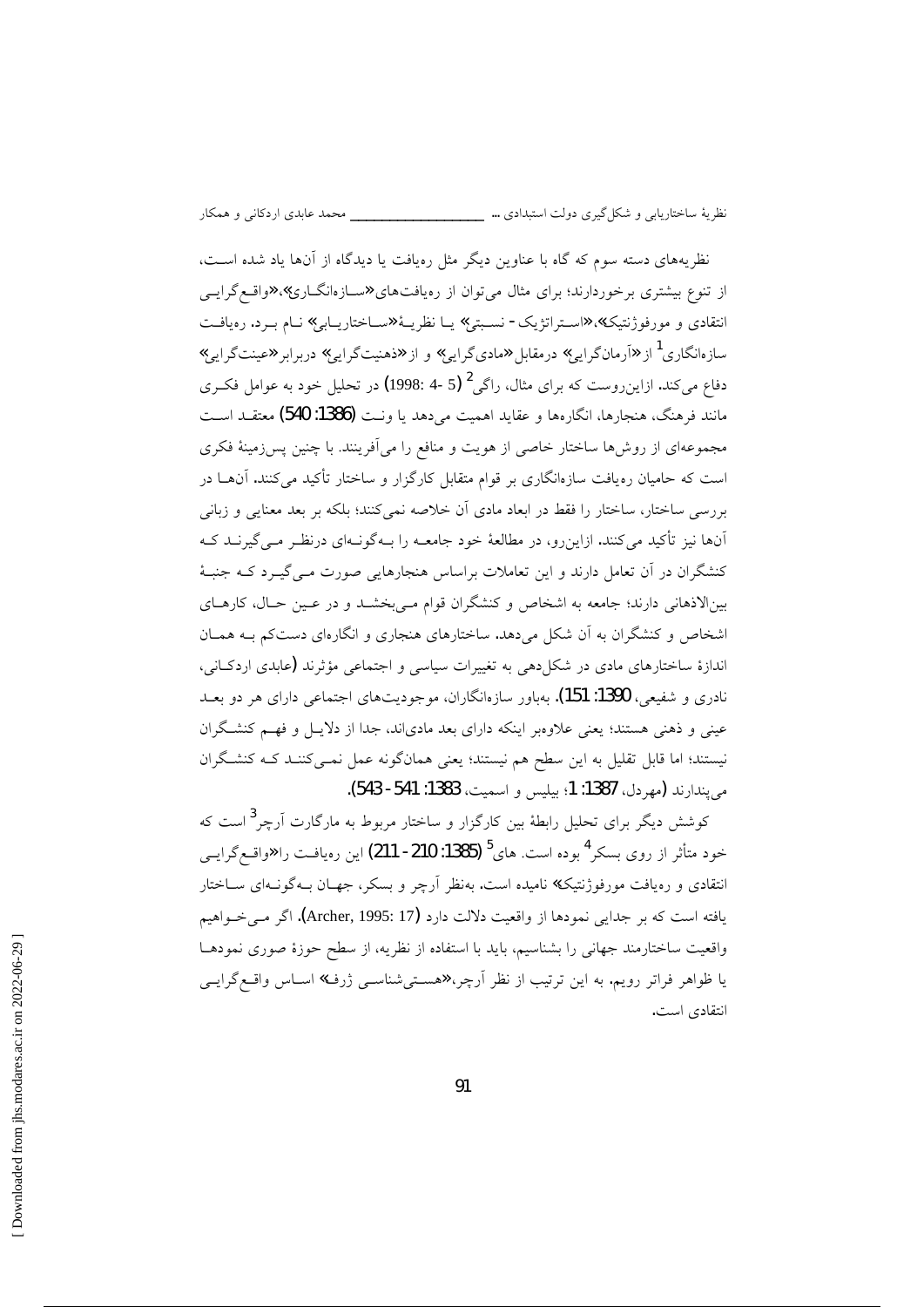رهیافت بعدی که به این موضوع پرداخته، «ستراتژیک- نسبتی» اسـت کــه بــاب جســوب<sup>6</sup> آن را مطرح کرده است. براساس این رهیافت، ساختارها و کارگزاران هیچیک بهتنهـایی واقعیـت ندارنـد؛ زیرا هیچکدام جدا از یکدیگر وجود ندارند. وجود آنها نسبی (ساختار و کارگزاری متقابلاً یک دیگر را میسازند) و دیالکتیکی (تعامل آنها به جمع جبری عوامل ساختاری و کارگزارانــه کــه جداگانــه بررسي و محاسبه شده باشند، تقليل يذير نيست) است (هاي، 1385: 212).

جامعەشناسى تارىخى \_\_\_\_

اّنتونی گیدنز نیز در قالب نظریهٔ «ساختاریابی»<sup>/</sup> می کوشد تا نشان دهد که رابطـهٔ ســاختار -کارگزار «دیالکتیکی» است، نه «دوگانه» و «دوقطبی». ازنظر وی، عاملیت و ساختار را نمی توان جدای از یکدیگر تصور کرد؛ آنها دو روی یک سکهاند: هر کنش اجتماعی مستلزم ساختار و هر ساختاری مستلزم کنش اجتماعی است. عاملیت و ساختار بهطرزی تفکیکناپذیر در فعالیت يا عمل كرد درحال تكوين انسـاني درهـم بافتـه مـيشـوند (ريتـزر، 1389 ب: 301). راهحـل پیشنهادی وی برای مسئلهٔ کنشگر - ساختار با تمرکز بر شیوههای عمـل اجتمـاعی بـهدسـت می آید. ساختار هم بهدست کنشگران انسانی پدید می آید و هم وسیلهای است که چنین کنشی بهكمك أن صورت مي گيرد. ساختارها را انسانها ايجاد مي كنند؛ در عين حـال كـنش انسـاني توسط ساختارها محدود و امکانپذیر می شود (کیویستو، 1388: 202). گیدنز برای نشـان دادن درست رابطهٔ کارگزار- ساختار می گوید:

ما باید جوامع انسانی را مانند ساختمانهایی تصور کنیم که در هر لحظه با همان آجرهایی که از آن ساخته شدهاند از نو ساخته می شوند. کنشهای همهٔ ما از ویژگیهای ساختی جوامع که در اَن پرورش یافتهایم و زندگی میکنیم تأثیر می پذیرند، در عـین حـال، مـا اَن ویژگـی۵حـای ساختاری را در کنشهایمان دوباره می اَفرینیم [و تاحدی تغییر می دهیم] (1387: 43).

وی در رد دیدگاههای عاملیتمحور میگوید: «باید این تصور را نیز رها کنیم کـه عـواملی درکارند که برای تحقق مقاصد تاریخ فرستاده شدهاند؛ ازجمله این برداشت مابعـدالطبیعی کـه تاريخ "ساخته و پرداختهٔ" محرومان است» (گيدنز، 1382: 39). بهنظر او، «تنها راه پـيشررفـت برای از میان برداشتن شکاف بین رویکردهای "ساختاری" و "کنشی" شناخت ایـن واقعیـت است كه ما در جريان فعاليتهاي هر روزهٔ خـود، سـاخت اجتمـاعي را فعالانـه مـيسـازيم و بازسازي مي كنيم» (گيدنز، 1387: 766). نظريهٔ ساختاريابي گيدنز كوششي اسـت بــراي چيــره شدن بر دوگانهانگاری که بهعقیدهٔ گیدنز، پیوسته دامن گیر نظریههـای دیگــر بــوده اســت. ایــن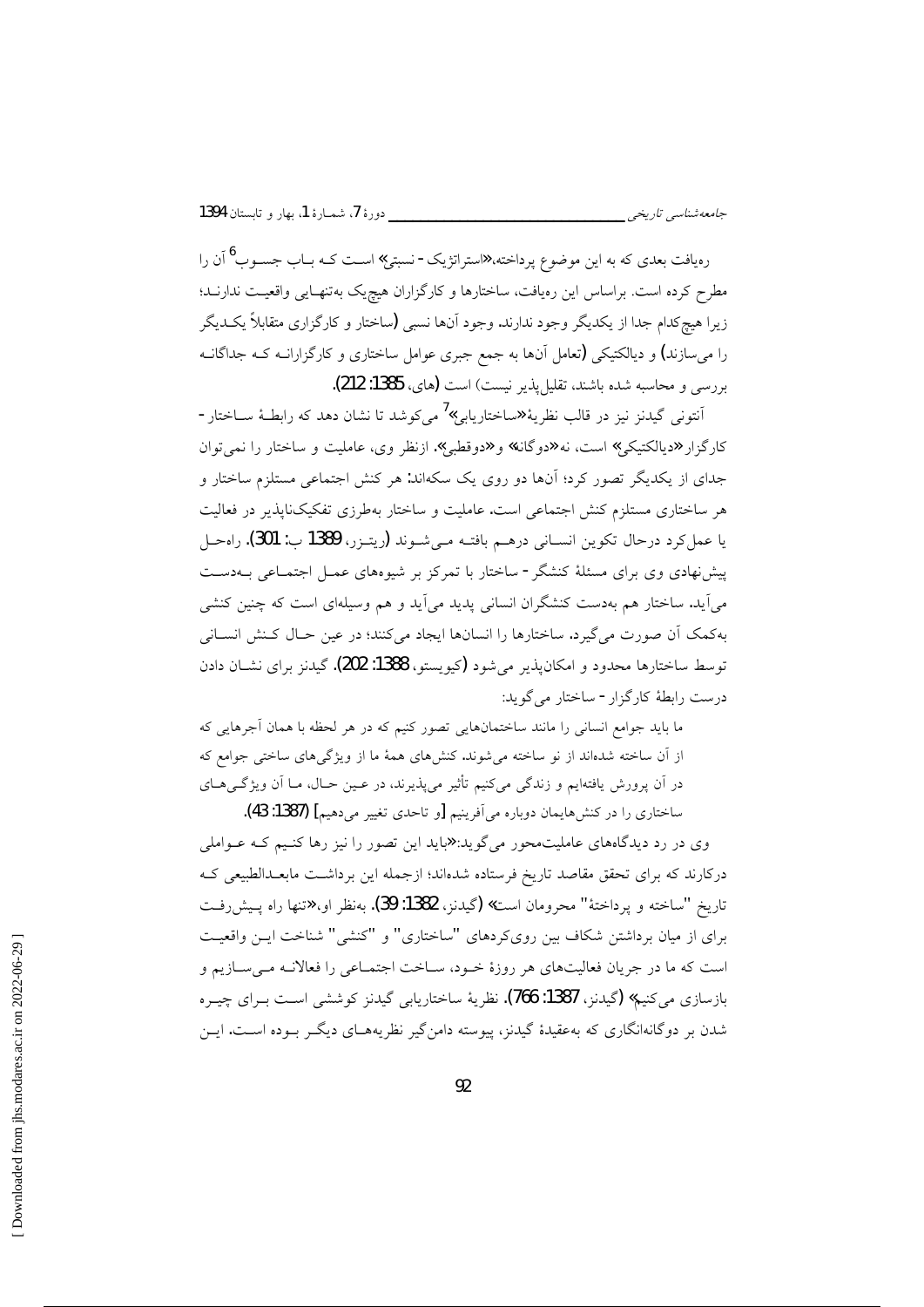دو گانهانگاريها يا به کنشگران اولويت مي دهد يا به ساختارهاي اجتمــاعي (کيوپســتو، 1388: 202). بنابراین، هر کنش اجتماعی از جانب کنشگران درون ساختار رخ مـی،دهــد و کنشـگران بهعنوان بازیگرانی عقلانی، هم از ساختارها متأثر میشوند و هم با تصمیمهای خود بر آنها اثر میگذارند. می توان بهمعنای عامتر، چنین استدلال کرد که گیدنز به فراگردی نظر دارد کـه طـی اّن ساختار و اَگاهی ایجاد می شوند. با چنین نگاهی به رابطهٔ ساختار - کارگزار است که گیدنز در کتاب *راه سوم: بازسازی سوسیال دموکراسی می خ*واهد با عرضهٔ «راه سوم»- که به ادعــای او فراتر از چپ و راست است- از دوقطبی پنداشتن چپ قدیم (سوسیال دموکراسـی) و راسـت جدید (تاچریسم) فراتـر رود (Giddens, 1998). وی هــدف سیاســت راه ســوم را کمــک بــه شهروندان برای یافتن راه خود از میان انقلابهای مهم دوران ما یعنی جهانی شدن، دگرگونی در زندگی شخصی و رابطهٔ ما با طبیعت میداند (گیدنز، 1386: 73). تحلیل نهایی او آن است که ساختار و کارگزاری دو روی یک سکهاند که در هر دو بار فقط یک روی آن را مـی تـوانیم ببينيم (Giddens, 1984: 9).

نظريهٔ گيدنز داراي نكات قوتتي است. براي مثال، اين نظريه تــاحــدودي نقــش ســاختار و کارگزار را به یک اندازه در شکل گیری تحولات مؤثر میداند یا براساس این نظریه، انسانها بهعنوان موجوداتی فعال و صاحب اختیار می توانند درون بستر و ساختاری کـه قـرار دارنـد، راههای متفاوتی را انتخاب کنند. قائل بودن به رابطهٔ متقابل ساختار- کارگزار به این دلیل است كه هستهٔ اصلی سازمان اجتماعی را كنش متقابل تشكيل میدهد؛ يعنی تعامل مردم با يكديگر. کنش متقابل سنگ بنای جامعه است و هنگامی که کنشگران بـه کـنش مـی پردازنـد، رفتارهـای یکدیگر را درنظر میگیرند (شارون، 1382: 77). هر دیدگاه یا روشی که این جدل را بــه یــک بررسی یکبعدی محدود کند، ناقص خواهد بود؛ مقصود از بررسی یـکبعـدی یعنــی مطالعــهٔ کارگزاران بدون محدودهٔ ساختاری (بیرونی و درونی) یا ساختارها بدون کـارگزاران یــا بــدون توجه به رابطهٔ متقابل آنها (کوزر و روزنبرگ، 1387: 191). در نظریهٔ گیدنز، تأکید می شود که در هر موقعیتی باید به اهمیت شـرایط و محـیط، یعنـی محلـی کـه کـنش درون آن صـورت می پذیرد، توجه شود. شرایط می توانند بر جهتگیری تغییر نیز اثرگذار باشـند و آن را بــه ایــن سو و آن سو بکشانند؛ به این شکل که ممکن است بهعلت برخی شرایط خاص، یک ایـده یـا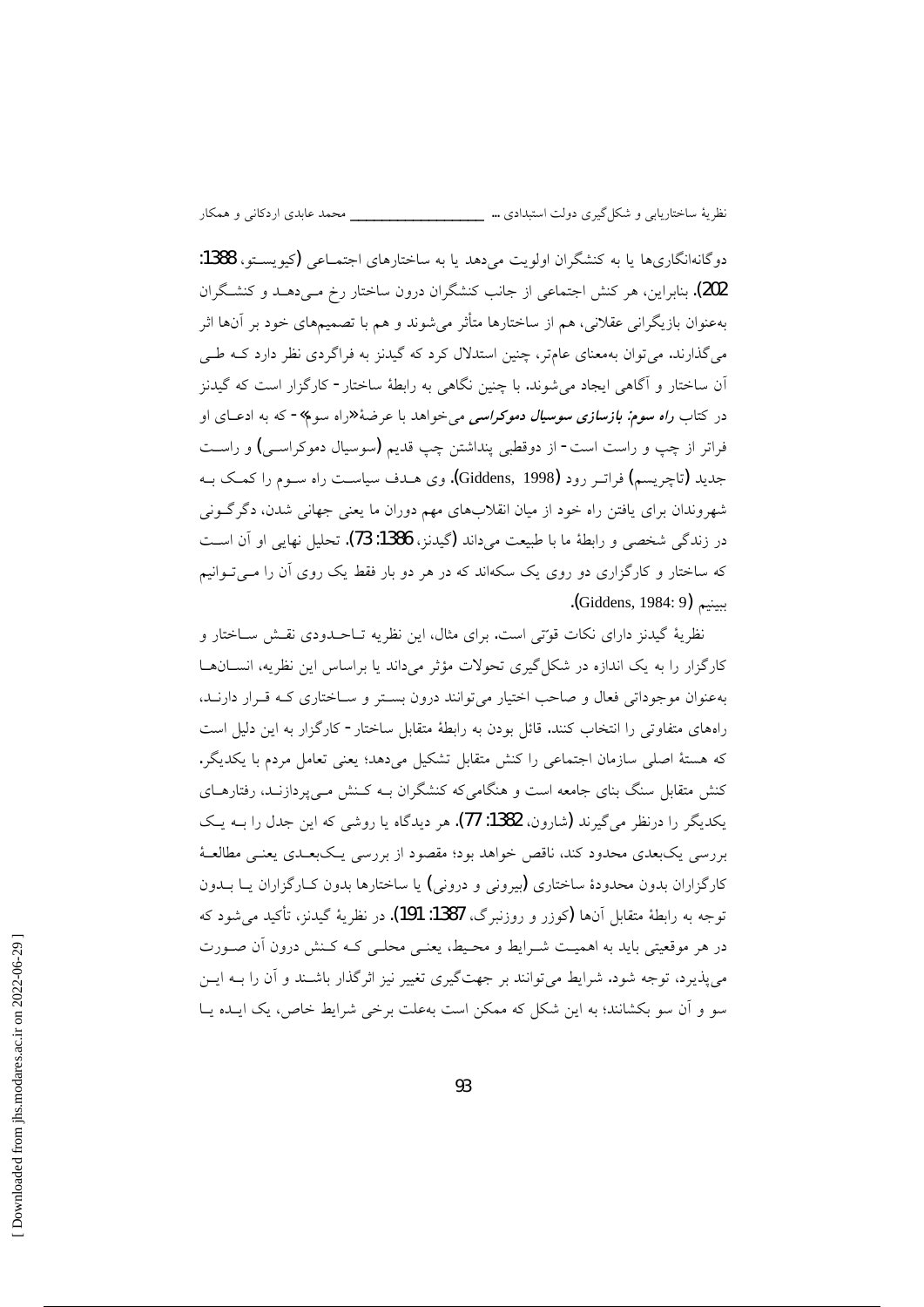تکنیک جدید در جریان انتشار یا برقراری ش تغییر پابد و دگر گـونی مـورد نظـر را بـهوجـود نياورد (روشه، 1386: 33).

البته، از نظريهٔ وى انتقاد نيز شده است. هاى معتقد است رابطهٔ ساختار و كارگزار را نبايــد مانند گیدنز دو روی یک سکه دانست؛ بلکه باید همچون فلزات موجود در آلیاژی تلقـی کـرد که سکهٔ مورد نظر از آن ساخته شده است. ازاین رو، ساختار و کارگزار اگرچه بهلحـاظ نظـری تفکیک پذیرند، درعمل کاملاً در هم تنبدهاند (های، 1378: 319). هنگامی که گیدنز درمورد نیاز به فرارفتن از دوگانهانگاری ساختار و کارگزاری سخن میگوید، حذفگراست؛ زیرا بـا انکـار جدایی ناپذیری ساختار و کارگزاری، آن دو را بهنحوی خطرناک ادغام مـی کنـد (هـای، 1385: 205 و 212). بنابراین درحالی که گیدنز به نوعی دوگانگی (پیوند) هســتیشــناختی ســاختار و کارگزاری متوسل می شود، دوگانهانگاری (جدایی) تحلیلی ارائه میدهد. اگرچه نظریـهٔ گیـدنز قابلیت درک چهرهٔ دوگانهٔ ساختار و شاید کارگزاری یا عمل را داراسـت، قـادر نیسـت رابطـهٔ درونی میان ساختار و کارگزاری را که مورد نظـر گیـدنز اسـت، بررسـی کنـد (همـان، 200). جسوب هم در انتقاد از این نظریه میگوید کنشگران موجوداتی بازاندیش و استراتژیک بهشمار میآیند که خود و استراتژیهای خود را با محیطی که اهداف و نیات آنها باید در چـارچوب آن واقعیت یابند، سازگار میکنند. ولی آنان بههیچروی از بستر و محیط زندگی خود اطلاعات کاملی ندارند. همچنین، بسترهای مورد نظر درحالی که ممکـن اسـت کنشـگران تــوانگر را در پیش برد منافع خود پاری کنند، به همان اندازه ممکن است موانعی جـدی بـر ســر راه رســیدن كنشگران كم توان به نيات استراتژيک خود بهوجود آورند (هاي، 1385: 334- 335). همچنين، واقع گرایان انتقادی نظیر بسکر در انتقاد از گیدنز که رابطهٔ سـاختار - کـارگزار را بــه دو روی سکه تشبیه کرده بود، ترجیح میدهند ساختار و کارگزار را بـهمثابـهٔ دو فلــز درون یـک آلیــاژ ىنگرند كه سكه از آن تهيه شده است.

بهباور نگارندگان، باوجود انتقادهای وارد بر نظریهٔ ساختاریابی گیدنز، بهسبب نکات قـوت آن میتواند بیش از سایر رهیافتهای اشارهشده، موضوع مورد بحث این مقاله، یعنی چگونگی شکل گیری دولت رضاشاه یا ماهیت آن را توضیح دهد. به عبارت دیگر، این نظریـهٔ بــهعنــوان چارچوب مفهومی این مقاله درنظر گرفته شده و تلاش بر آن است تــا بــا بهــرهگــری از آن، جایگاه ساختار و کارگزار در دولت رضاشاه آشکار شود.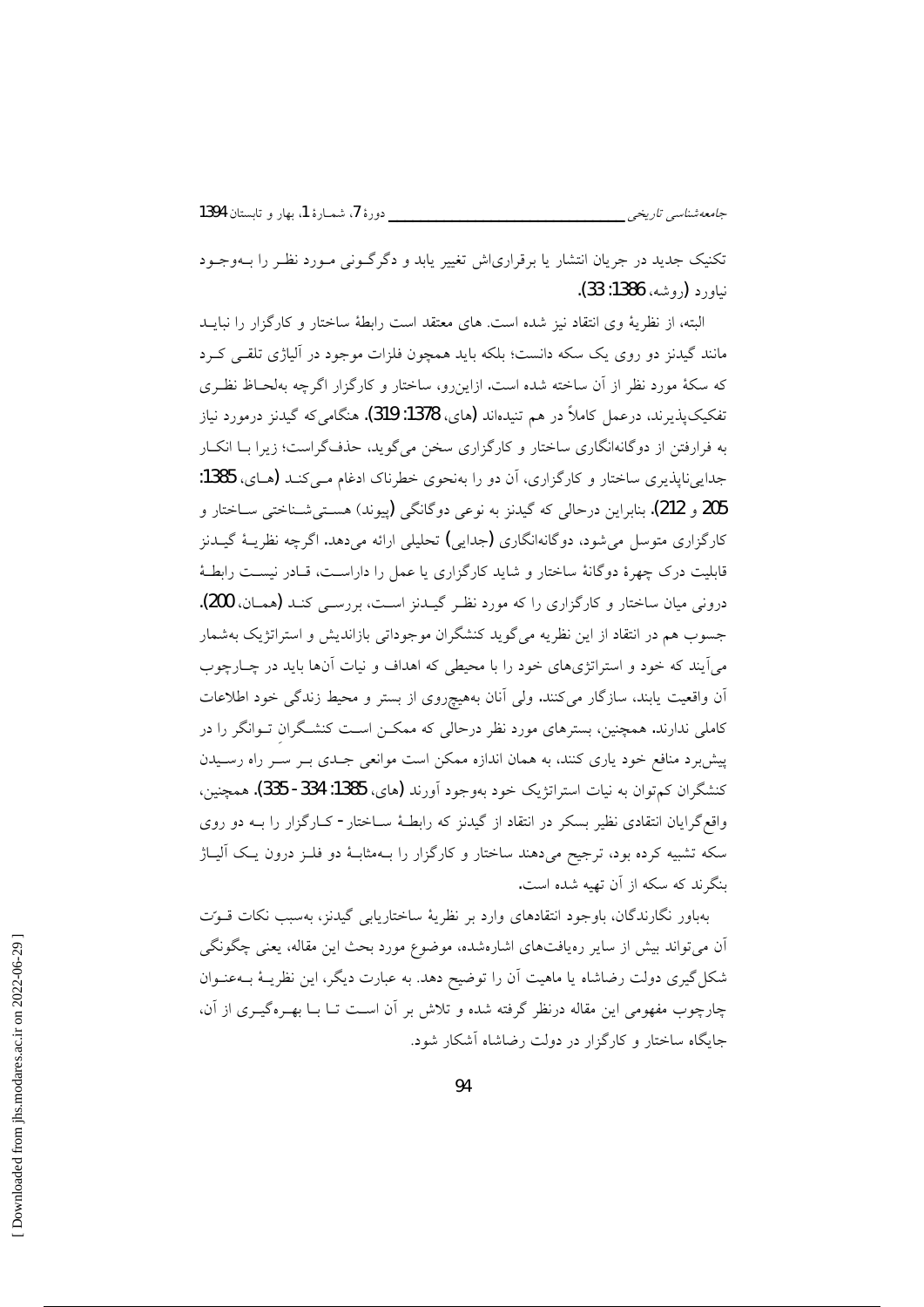نظريهٔ ساختاريابي و شكل گيري دولت استبدادي … \_\_\_\_\_\_\_\_\_\_\_\_\_\_\_\_\_\_\_\_\_ محمد عابدي اردكاني و همكار

### 3. روی کرد سلطانیسم و دولت رضاشاه

اصطلاح «سلطانیسم» را اولین بار خوان لینز<sup>8</sup> در طبقهبندی حکومتهای غیردموکراتیک بهکـار گرفت؛ اما اين اصطلاح در نظريهٔ سلطهٔ وبر ريشه دارد. وبر در توضيح انواع سلطهٔ سنتي، شکل افراطی پاتریمونیالیسم را باعنوان سلطانیسـم معرفـی کـرده اسـت. بـا پیـدایش سـتاد اداری و شخصی سرور، سیادت سنتی به پاتریمونیالیسم، و درصورت قــدرت بســیار زیــاد ســرور، بــه سلطانيسم گرايش پيدا مي كند. احباب به رعايا تبديل مي شوند و حق سرور كه تا آن زمان حق والاي احباب بود، به حق شخصي سرور بدل مي شود (آزاد ارمكـي، 1391: 314- 315؛ قـس. شمسيني غياثوند، 1383: 62). اين حق دراصل به همان نحو در تصاحب اوست كه هــر شــيء دلخواه دیگر قابل فروش، استفاده و توارث است. اگر سیادت موروثی بدون رعایت سنت بـر اختیار و خودکامگی تکیه کرده باشد، سیادت سلطانی نامیده می شود. بهظاهر، شکل سلطانی موروثي گاهي كاملاً به سنت وابسته است؛ ولي نه هرگز بهطور واقعي. اما بهطور عيني فردگـرا نیست؛ بلکه حیطهٔ اختیار و خودکامگی در آن توسعهٔ بسیار زیادی یافته است. ایــن امــر وجــه تمايز سلطانيسم از هر نوع سيادت عقلايي است (وبر، 1384: 370- 371). در اين نوع نظـام، بهمحض اینکه تشکیلات اداری خاندانی از مرحلهٔ نظـام اداری منفصـل عبـور کـرد، دیــوان و مناصب حکومتی بهسمت سیاستهای دیوانسالارانهٔ متمرکز در امور مذهبی، قضایی و نظـامی گرایش پیدا می کند. تشکیلات اداری آن بهطور مداوم پیچیدهتر و متمرکزتر می شود؛ بهگونــهای که از نظام اولیهٔ خود بسیار فاصله میگیرد و به تشکیلات بوروکراتیک مدرن نزدیک می شـود (زرین کوب و پاشازانوس، 1390: 103). در چنین حالتی، اگر نهادهای مدرن همسو بــا منــافع شخصی حاکم باشند، نخبگان سیاسی برکشیده می شوند و قــدرت در انحصــار ســلطان مقتــدر درمی]ید. تمایز اصلی میان پاتریمونیالیسم و سلطانیسم به چگونگی اعمال سلطه برمی گردد؛ به این معنا که در اولی سلطه سنتی است؛ حال آنکه در دومی سلطهٔ اساساً برپایــهٔ ارادهٔ شخصــی اعمال میشود. به عبارتی دیگر، هرگاه حاکم پاتریمونیال پای خود را از محدودیتهای سـنتی فراتر گذارد و خود را از قیدوبندهای آن کاملاً رها کند، نظام سلطانی شکل میگیرد (حـاتمی،  $. (88:1386)$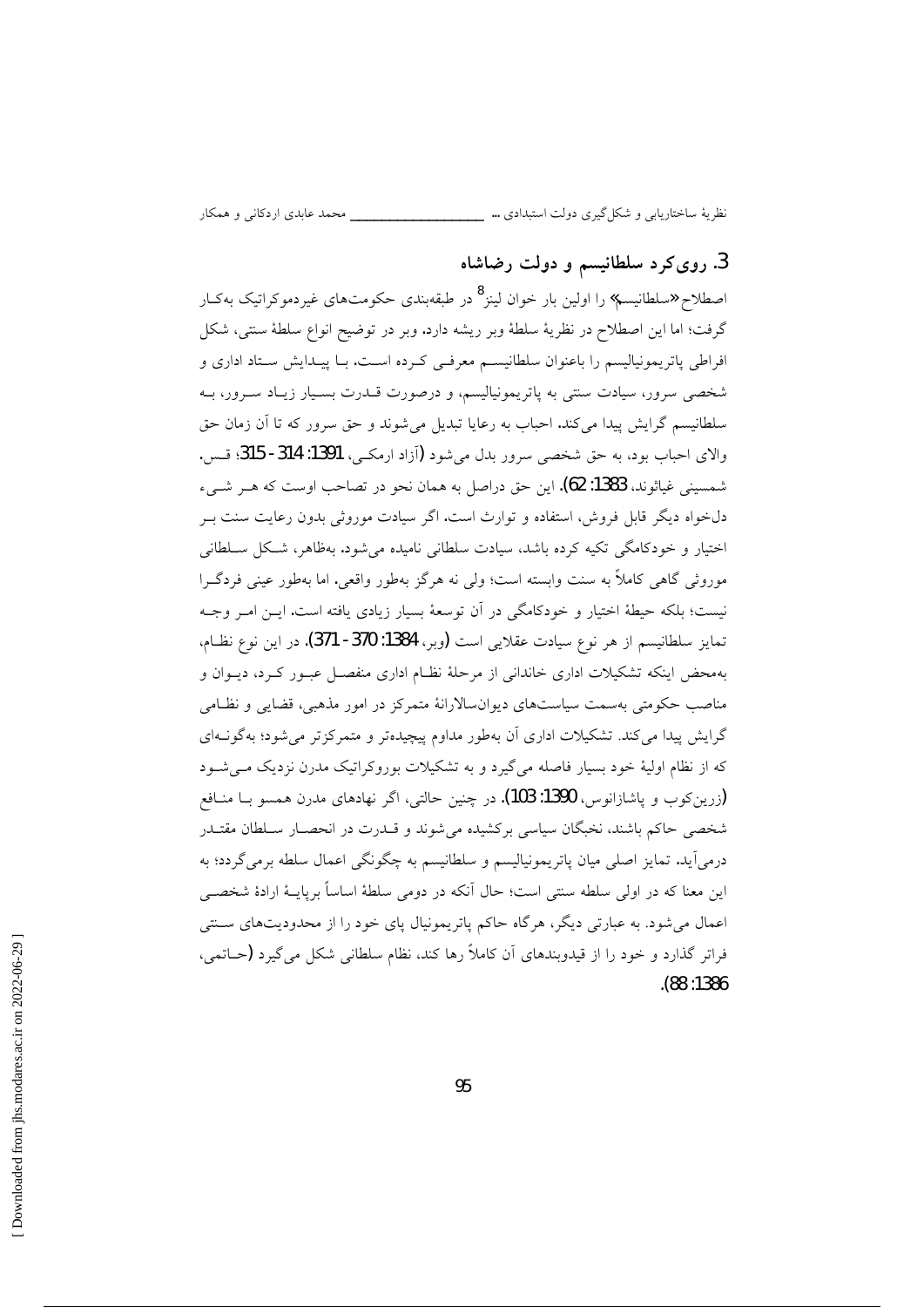وبر این اصطلاح را برای دولت عثمانی بهکار برد. بهنظر او، سلطنت نظامی سیاسی است که در آن تصمیمهای مهم دقیقاً براساس رأی دلخواهانهٔ حاکم گرفته میشود. دلخواهانــه بــودن برای وظایف پایگاهی، حقوق زمین، ارث و داراییها حالتی مزمن است (ترنر، 1387: 214). با این اوصاف، نظریهٔ وبر به این دلیل که شکل گیری قدرت را تا حدود زیادی وابسته به افـزایش قدرت شخص می داند و ازاین رو ممکن است در طی افزایش قدرت، زندگی و مرگ حکومت به شخص سلطان بستگی داشته باشد، می تواند نظریهای کنش محبور یبا کبارگزار تلقبی شبود. درواقع، جایگاه کلاسیک نظام سلطانی خاور نزدیک بود و شـاید بـه همـین دلیـل، وی بـرای توصيف اين نظام اصطلاح «سلطانيسم» برگرفته از زبان عربـي را برگزيــد. از نظـر وي، نظـام سلطاني بريايــهٔ حکومــت شخصــي اســتوار اســت؛ امــا انگيــزهٔ وفــاداري بــه فرمــان(وا را نــه ایدئولوژیای که در او تجسم یافته یا توسط او بیان می شود، نه رسالت شخصی و منحصربهفرد و نه هیچ فرهمندیای پدید نمی آورد؛ بلکه آمیزمای از ترس و پاداشهایی که بـه همدسـتانش می دهد، وفاداری آنها را برمی(نگیزد (شهابی و لینز، 1380: 20- 21). بنابراین، تمایز اساسبی نظام سلطانی از دیگر نظامهای خودکامهٔ موروثی، گرایش سلطان به فارغ شدن از قیدوبند سنت و اعمال قدرت فردي بهشكل مدرن و متمركز است. شخص حاكم بـا تكيـه بـر منـابع جديـد قدرت، سنت و عرف و قانون را نادیده میگیرد. درمجموع، آنجا که اقتدار حـاکم از سـنتهـا فراتر میرود و درعمل قائم به شخص است، باید مفهوم سلطانیسم را بهکار بـرد؛ یعنـی اینکـه فرمانروا دیگر به سنتها پایبند نیست؛ هـرچنـد مشـروعیتش را از سـنتهـا گرفتـه باشـد (منو چھری، بے تا: 13).

از آنجا که محققان برای توضیح نظامهــای سیاســی اقتـدارگرایی شخصــی ســامان یافتــه از رویکرد سلطانیسم استفاده میکنند (آزاد ارمکی، 1391: 215- 216)، میتوان این رویکرد را درمورد چگونگی شکل گیری دولت رضاشاه بهکار گرفت؛ همانطور که برای مثـال، شــهابی و لینز (1380) بهکار گرفتهاند. بهنظر آنها، با توجه به اینکه مهمترین معیار نظامهای سـلطانی آن است که حاکم دارای امکانات نامحدود برای اعمـال قــدرت اسـت، دورهٔ حکومـت سـلطانی رضاشاه سال@ای 1312- 1320 بوده است. در این دوره، رضاشاه به تمرکـز بیشـتر قــدرت و تشدید خودکامگی پرداخت. در این دوران، رضاشاه به «ریاکاری قـانونی» متوسـل شـد. بـرای مثال، بهظاهر برگزاری انتخابات را پذیرفت؛ ولی درعمل با خودکامگی، همهٔ مخالفـان را کنــار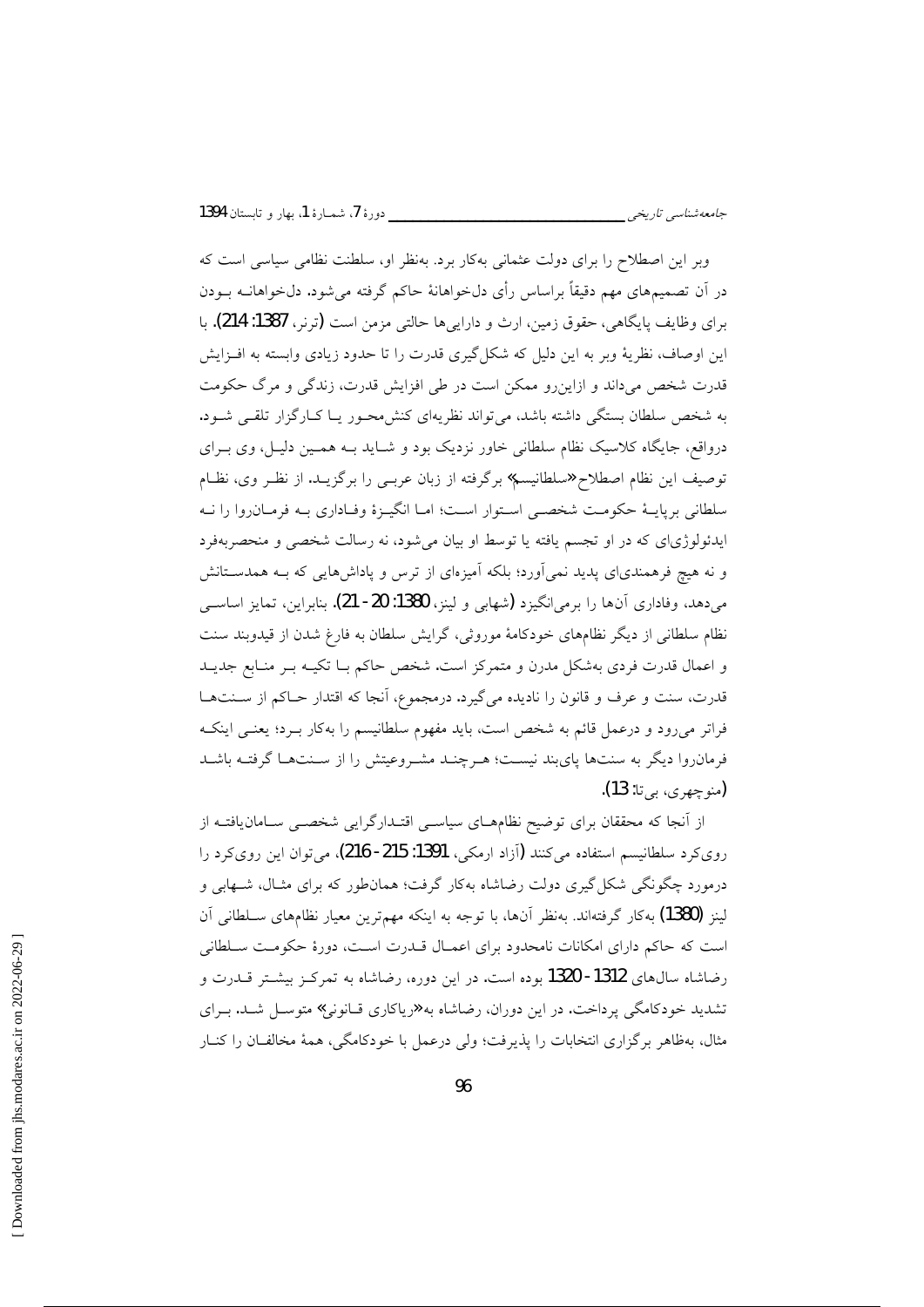زد و حتى نتيجهٔ انتخابات را ناديده گرفت. وضع خاص انتخابات در ايـران از دورهٔ ششـم تـا سیزدهم و طنز مشهور مدرس دربارهٔ انتخابات مجلس هفتم را میٍتوان تأییدی بر گفتههای لینز و شهایی دانست (حاتمی، 1386: 92).

هشخص گرایی» از دیگر ویژگیهای این دوران است. رضاشاه در دورهٔ مورد نظر هم دچـار خودبزرگ بینی می شود و هم دودمانگرایی. او آرزوی فرهمندی و خلق القاب و عناوین بـرای خود دارد تا به گمانش، خود را جاودانه کند. با نامگذاری بعضی مکانها به اسم خویش(برای مثال نامگذاری دو شهر رضائیه و پهلوی) دریی رسیدن به همین هــدف بــود (شــهابی و لینــز، 1380: 35- 36). «فساد مالي» رضاشاه را نيز نبايد از ياد برد. او در اين دوره، كشور را همچون ملک خصوصی خود میدانست کـه در آن مرزهـای میـان خزانـهٔ عمـومی و ثـروت شخصـی فرمـانروا نامشـخص اسـت. او و همدسـتانش منـابع مـالي عمـومي را آزادانــه تصــاحب و انحصارهای سودآور ایجاد کردند. وی زمانی که در 1304 به سلطنت رسید، نه ملکی داشت، نه کارخانهای و نه وجوه نقدی در بانکهای خارج؛ ولی 25 شهریور 1320 که بهاجبار از سلطنت کنارهگیری کرد، با تملک حاصل خیزترین نقاط کشور در مازندران، گیلان، گرگان و سایر نقاط، بزرگترین مالک کشور ایران بهشمار میرفت و با در دست داشتن ذخایر نقدی در بانکهای انگلیس، آمریکا و آلمان، یکی از ثروتمندترین مردان جهـان بــود (جــامی، 1377: 95). دریــی چنین اقداماتی، رضاشاه که ابتدا از حمایت بسیاری از مردم برخوردار بود، بـا سـلطانی شـدن نظام، حمایتهای اجتماعی اش را ازدست داد و بهگونهای فزاینده، بر ترکیبی از ترس و یاداش متکي شد (شهابي و لينز، 1380: 49)؛ درنتيجه به نيروهاي خارجي اتکا کرد (منوچهري، 1376: 13) و بدين گونه اين نظام سلطاني، مثل همهٔ نظامهاي سلطاني و ازجمله نظام سلطاني پسرش، بهشدت مشروعيت سنتي!ش را ازدست داد و آسيبپذير شد (حجاريان، 1374: 46).

كار شهابي و لينز را بهنوعي كاتوزيان ادامه داده است. وي نيز معتقد است: در نظام سلطانی قدرت فرمان روا در اوج خود است، دیوان سالاری و نیروی نظامی ابزار کاملاً شخصی حکمران است و در راه منافع و امیال او بهکار گفته می شـود. امـا در نظـام سـلطانی، سلطه دراصل براساس تشخیص و بهدلخواه و مبتنیبر رأی و اختیار حاکم است کـه آن را از ديگر شكل هاي نظام اقتدار گرا جدا مي كند (همايون كاتوزيان، 1379: 12).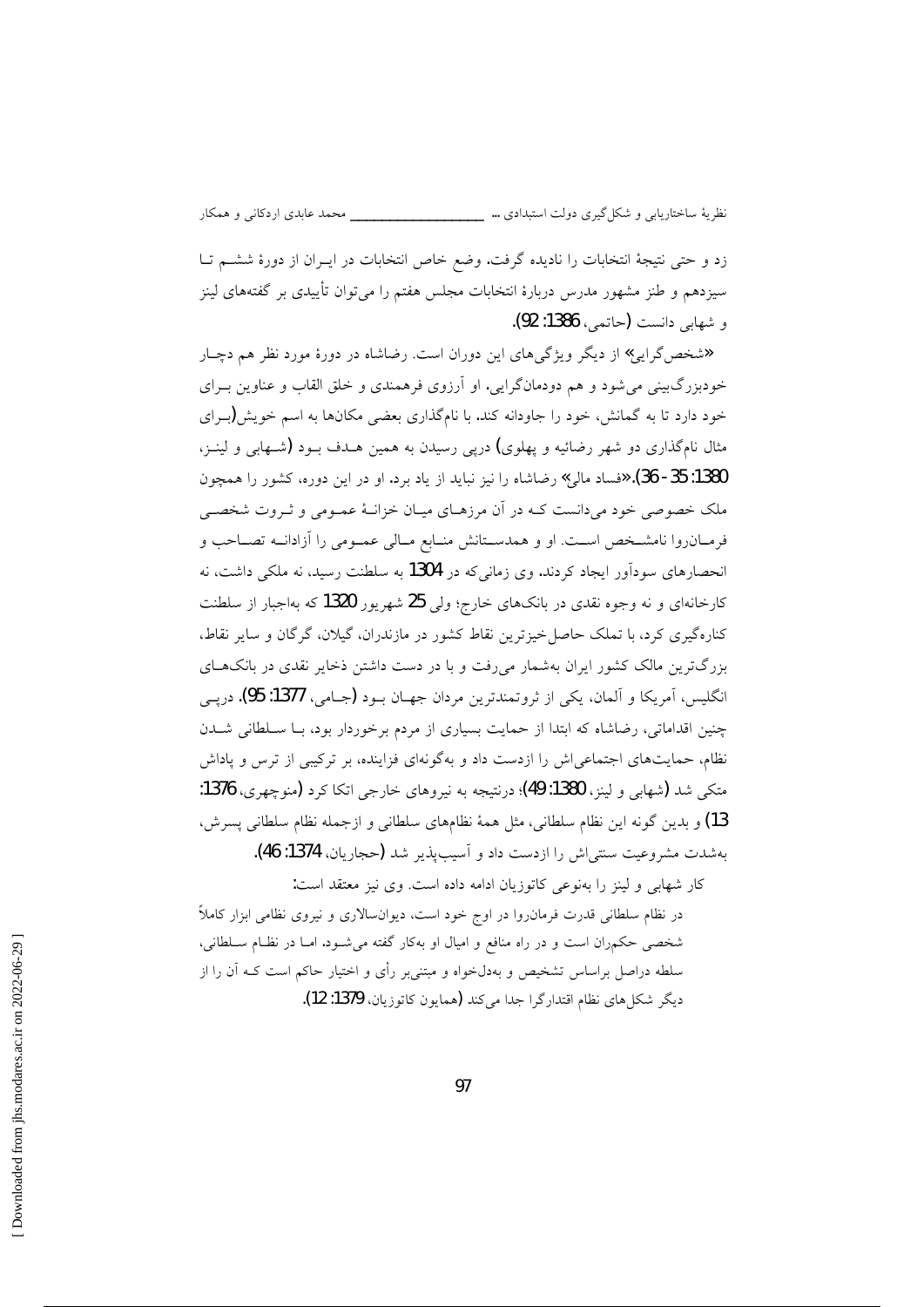بهنظر وي نيز دورهٔ حکومت سلطاني رضاشاه 1312- 1320 بود. در اين دوران، وي بـراي تثبیت قــدرت و ثــروتش بــه اقــدامات خودخواهانــه و خودســرانه دســت زد: هرگــاه تصـــمیم می گرفت کسی را سرکوب کند، همان کار را انجام میداد؛ در رفتارهایش بیپرده بود و هرچند میتوانست آزاردهنده، متکبر یا حتی بی|دب باشد، چنان توانی در پنهان نگه داشتن نقشههـا و کینههایش داشت که هر وقت آنها را برملا می کـرد، همـه را شـگفتزده مـی نمـود (همـایون کاتوزیان، 1384: 252)؛ نه وساطت کارساز بود و نه تحصن؛ کمتر کسبی جرئت مبے کے د از رضاشاه تقاضای گذشت کند؛ چون میترسید خشم و کج خیـالی او متوجـه خـودش شـود. هدایت که هم رئیسالوزرا و هم پیرمرد محترم و بیآزاری بود، چندبار سـعی کــرد و فقــط در يك مورد موفق شـد جـان كسـى را نجـات دهـد (همـايون كاتوزيـان، 1380: 422). سـقوط تیمورتاش هم جنبهٔ نمادین داشت و هم نشانهٔ بیماری بود. نمادین بودن آن به این دلیل بود که وی تا آن زمان دومین شخصیت قدرتمند کشور بهشمار میرفت و توانسته بود اختیارات و قدرت مستقل چشم گیری کسب کند؛ از سوی دیگر از بروز بیماری حکایـت مـی کـرد؛ چـون قربانی کردن کسانی که ستون فقرات رژیم تازه را ایجاد کرده بودند، آن هم بهدست خـود آن رژیم، گرایش فزاینده از دیکتاتوری اقتدارگرا به استبداد سلطانی را آشکار مـیکرد (همـایون كاتوزيان، 1379: 15).

ملاحظات پیش گفته بهخوبی بیانگر آن است که سلطانیسم رویکردی کارگزارمحور است و برای ساختارها و اهمیت آنها در شکل گیری و استمرار دولت رضاشاه چنـدان اعتبــاری قائــل نمی شود. بااینکه نکات مثبتی در این رویکرد دیده می شود، قادر به توضیح دقیـق یـا درسـت وقايع نيست؛ زيرا نقش ساختارها و بسترهايي را كه كارگزاران درون آن عمل مي كنند، ناديــده می گیرد؛ به عبارت دیگر کارگزار را از بستر جدا می کند و بهطور مسـتقل مـورد بررســی قـرار میدهد. شاید با این نگاه است که نفیسی از کاتوزیان ایراد میگیرد. وی معتقد اسـت در نظـر کاتوزیان، رژیم پهلوی و رژیمهای پیش از آن بهگونهای بررسی شدهاند کـه گـویی دولـتهـا تافتهای جدابافته از ملت ایران و درنتیجه یگانهعامل وایس ماندگی این کشور بودهانــد (نفیســی، 1371: 59- 60). ازنظر نفيسي، بعضي ادعاهاي كاتوزيان مانند:

همهٔ مردم ایران درمقابل قدرت عریان برابر بودند و شخص صدراعظم و داراییاش همان تدر دستخوش امیال شاه بود که سرنوشت بزرگان کهاهمیتتر دستخوش خواستهای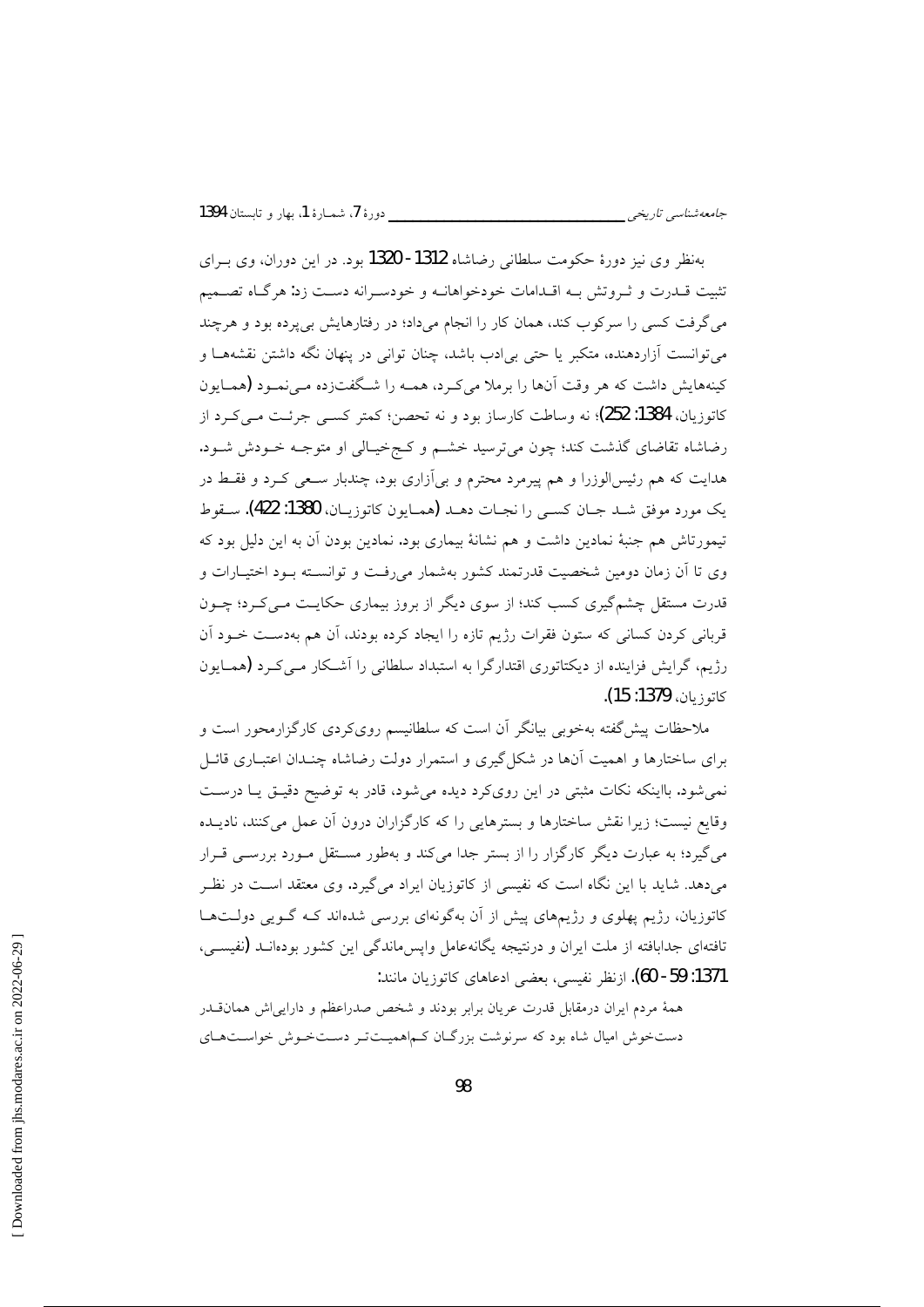نظريهٔ ساختاريابي و شكل گيري دولت استبدادي … \_\_\_\_\_\_\_\_\_\_\_\_\_\_\_\_\_\_\_\_\_ محمد عابدي اردكاني و همكار

صدراعظم و سرنوشت مردم عادی دستخوش امیال بزرگان کماهمیتتر بود. زندگی و دارایی همهٔ آنها تابع ارادهٔ داوری یگانه و برتر، یعنی شاه، بود؛

چهرهای از حاکم نشان میدهد که تمام کارهـای افـراد جامعـه را زیرنظـر دارد و گویــا «قـادر مطلق» است (نفيسي، 1388: 58). همچنين، در نظريهٔ سلطانيسم، يادشاه و شخص حاكم تجسم کامل دولت معرفی می شود؛ درصورتی که این یکسانی خطایی آشکار است. دولت استبدادی خود دارای ویژگیهایی است که قابل فروکاهی بـه شخص حـاکم نیسـت و سـیر تـاریخی-اجتماعي خاص خود را دارد (بديع و بوم، 1387: 163).

#### 4. روی کرد دولت مطلقه و دولت رضاشاه

این رویکرد دولت مطلقه را سراًغاز پیدایش دولت مدرن مـیدانـد. منظـور از دولـت مطلقـه حکومتی است که در انتقال جامعه از فئودالیته به سرمایهداری اولیه نقش اساســی داشــت و بــه این منظور اصلاحات اقتصادی، اداری، دیــوانی و مــالی زیــادی انجــام داد و در منــابع قــدرت سیاسی و اداری تمرکز ایجاد کرد (حیاتمی، 1386: 76). خاستگاه این روی کرد اغلب در اروپاست و ساخت چنین دولتی متأثر از تحولات اقتصادی، تکنولـوژیکی، فکـری و فرهنگـی بوده است. برای اولین بار در اروپا بود که دولت مطلقه پس از فروپاشی فئودالیسم بهوجود آمد (Wanlass, 1953: 62) و ويژگي هايي مانند تمركز و انحصـار وسـايل ادارهٔ جامعـه و منـابع و ابزارهای قدرت دولتی، پیدایش ارتش جدید، ناسیونالیسم و تأکید بر مصلحت ملی را در خود نمايان كرد. به طور كلي، فاصلهٔ سال0هاي 1648 (قرارداد وستفالي) تا 1789م (انقلاب فرانســه) دوران دولت مطلقه در اروپا شناخته شده است (بشیریه، 1374: 301). نکتهٔ مهم درمـورد ایــن دولت این است که نباید آن را با دولتهای استبدادی، دیکتـاتوری، فـردی و توتـالیتر یکسـان ينداشت. دولت مطلقه صرفاً حكومت بي قيدوبند و جبارانه يا ضرورتاً سركوبگر و ناقض اصول و حقوقی که مبنای اقتدار دولت محسوب می شود، نبوده است؛ زیرا یادشاهان مطلقـه خـود را حافظ نظم، قانون و عدالت مىدانستند و بيشتر اتباع آنها نيــز چنــين مــى پنداشــتند (حــاتمى،  $.76:1386$ 

مدافعان این رویکرد به تحولات تاریخی نگاهی ساختاری دارند. برای مارکس، پایــهگـذار این نوع نگاه در غرب، این سؤال مطرح شد که چگونه جامعهٔ اروپایی از ساختار فئــودالی بــه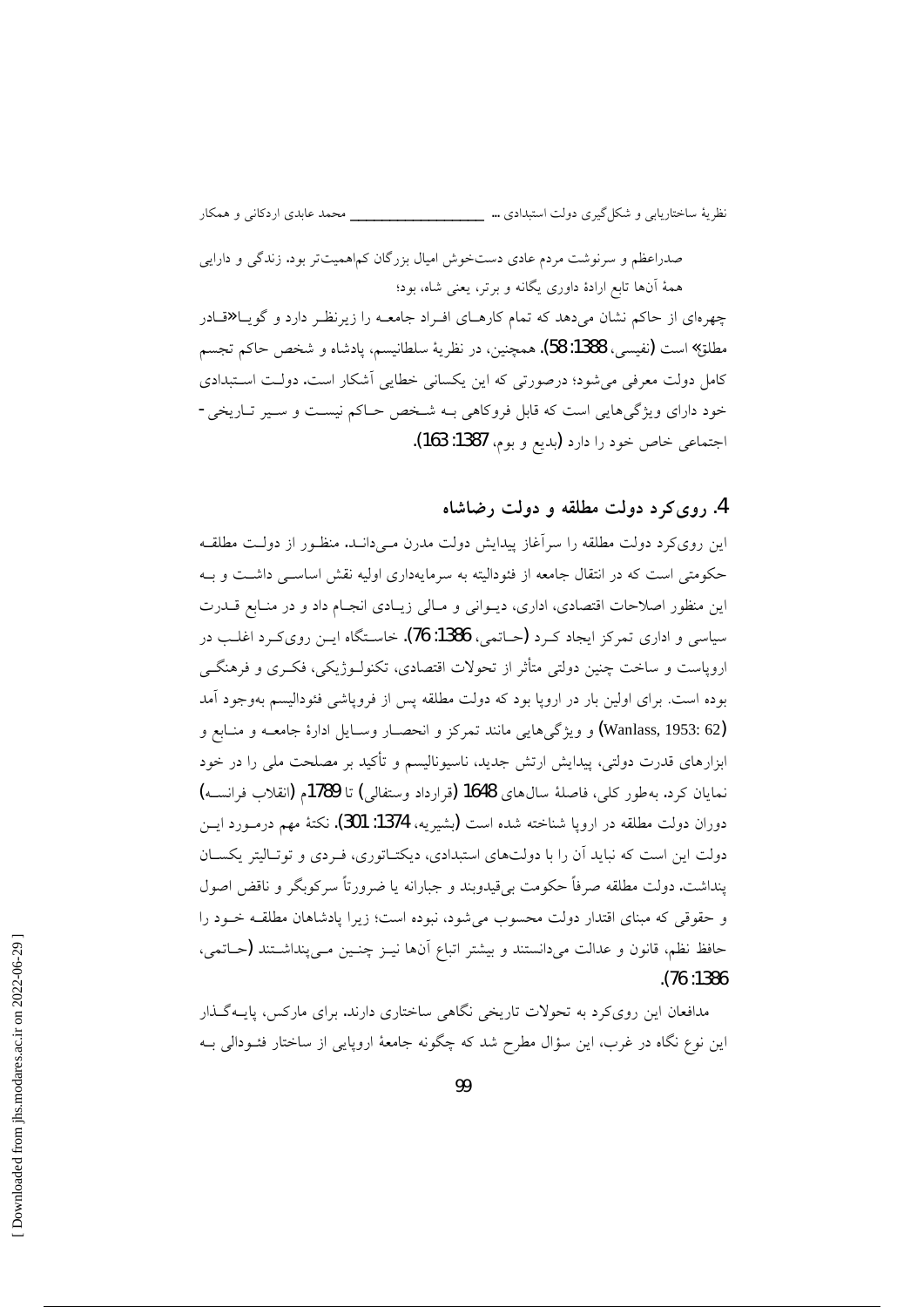جامعەشناسى تارىخى \_\_\_

سرمایهداری تبدیل شد. بدین ترتیب، او در تحلیل سیر تحول جوامع غربی و حتی در مطالعات مربوط به شرق، بر مفهوم «فئودالیسم اروپایی» متمرکز میشود. وبر نیـز در بررســی چگــونگـی پیدایش سرمایهداری در غرب و طرح انگارهٔ سلطهٔ موروثی در شرق، مثـل مــارکس، از همــین مفهوم استفاده می کند و اساس مطالعهٔ خود را پویایی ساختاری فئودالیسم قرار می دهـد (آزاد ارمكى، 1391: 228).

بعدها این تمایل در مارکسیستهای ایرانی و روسی پیدا شد که وضعیت آسـیا و بـهطـور خاص ايران را با توجه به نظرية تاريخي ماركسي توضيح دهند. آنها در پاسخ به ايـن سـؤال، نظریهها، رویکردها و نظامهای مفهومی متعددی را انتخاب کردهاند؛ اما یکسی از اصلبی تـرین آنها نظریهٔ «فئودالیسم ایرانی» است. آنها با اتکا به این مفهوم، مدعیاند که در شرق که ایران نیز جزئی از آن است، روابط سیاسی در دولت تمرکز دارد که قلمـرو شخصـی حـاکم مســتبد بهشمار می رود و نتیجهاش، غیبت مالکیت فئودالی زمین و اشـرافیت مسـتقل زمـیندار اسـت. تحلیل هایی از این نوع معمولاً شامل شرحهای مفصلی بر فئودالیسم اروپایی است. اغلب، آنچه آنها «واقعیت» تاریخ ایران میدانند، فقـط جلـوهای از همگـونی یـا نـاهمگونی آن بـا تــاریخ اروپاست. مطالعهٔ فرهـاد نعمـائی، مـورخ اقتصـادی ایرانـی کـه طـرفدار مفهـوم شـوروی از فئودالیسم ایرانی است، نمونهٔ روشنی از این شیوهٔ تحلیل است. وی در بخش چشــم گیــری از كتاب خود باعنوان ت*كامل فئوداليسم ايران* (1359) خصوصيت نظام اجتماع<sub>ى</sub>- اقتصادى فئودال<sub>ى</sub> در اروپا را تشریح کرده است (آزاد ارمکی، 1391: 229- 230).

واقعیت أن است که زمینهٔ نظری مشترک این نوع مطالعات مربوط بـه ایــران أن اســت کــه تاریخ ایران را برحسب عمل کرد و توسعهٔ دولتهای متمرکز تفسیر مـی کننـد. اینجاسـت کـه رویکرد دولت مطلقه اهمیت می،یابد. منشأ تکوین دولـت مطلقـه در ایــران بــه دوران صــفویه برمی گردد و در تلاش برای ایجاد دولت ملی از طریق همگونی مذهبی نمایان می شود؛ اما نمود عینی تر آن در دورهٔ قاجار و کوشش برای نوسازی، مثل تلاش عبـاس.میـرزا در ایجـاد ارتـش مجهز یا اقدامات امیرکبیر برای تأسیس دارالفنون بوده است. درمقابل رویکرد سلطانیسم- کـه بر ویژگیهای شخص حاکم تمرکز دارد، بیشتر به رابطهٔ حاکم با اتباعش میپردازد و سلطان را مستقل از جامعه میدانـد- رویکـرد دولـت مطلقــه در شــکل گیــری دولـت و ماهیـت آن بــه ساختارهای جامعهٔ ایران توجه میکند. درواقع، طرفداران این رویکرد بر دیرپایی و اثرگذاری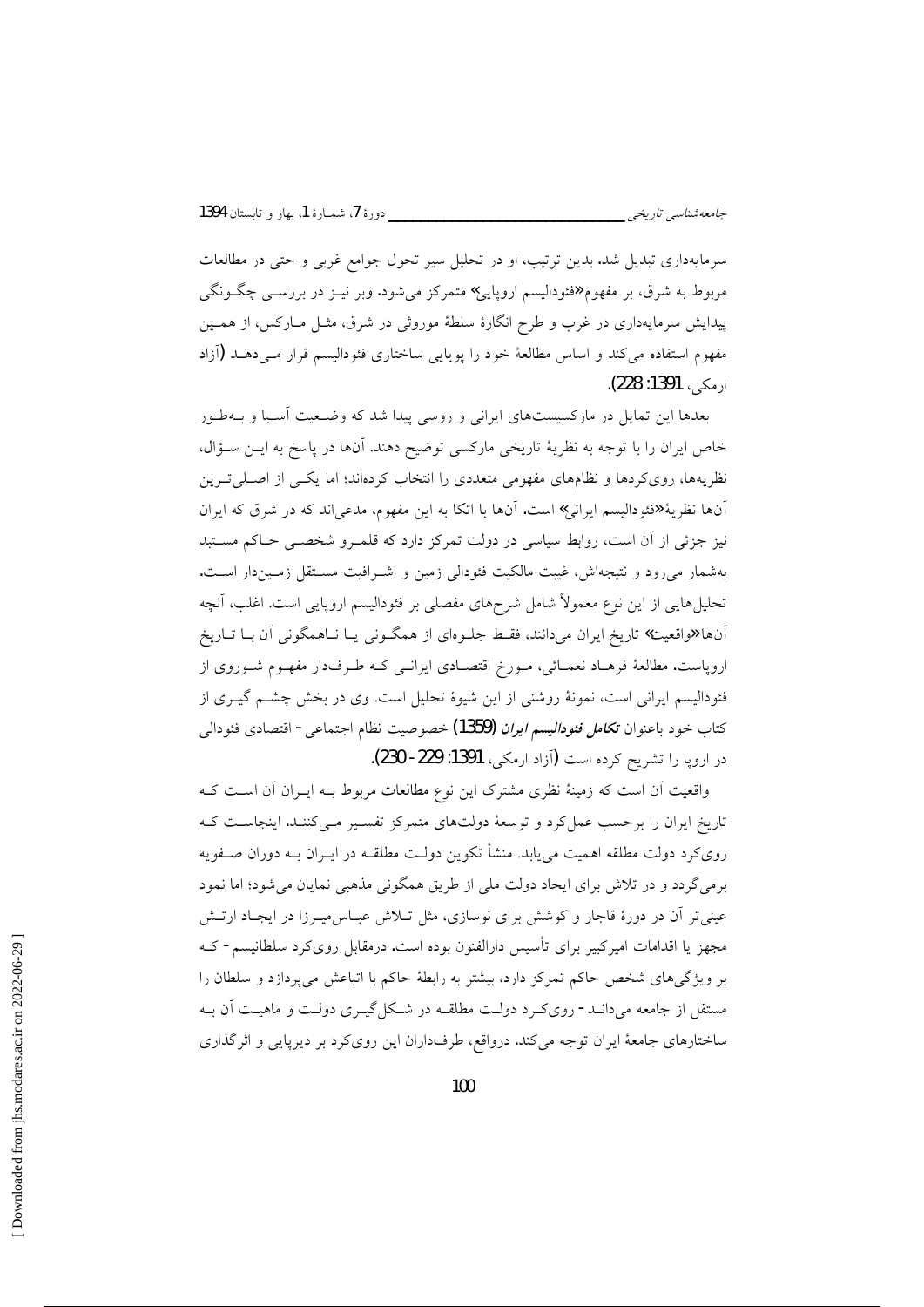نهادهای اقتصادی و اجتماعی، وضعیت جغرافیایی و ساختارهای ذهنی- روانی در شکل(دهــی به ریخت عمومی حکومت در ایران تأکید میکنند. بنابراین بهطور کلـی، بـر دو دسـته عوامـل یعنی «ساختارهای غیرفرهنگی» و «سـاختارهای فرهنگـی» (روانـی- ذهنـی) تأکیـد مـی شـود (طباطبايي فر، 1384: 26). براي مثال، سريع القلم (1378: 68) بيشتر از تـأثير عوامـل فرهنگـي بهعنوان یکی از ساختارهای اصلی جامعه یاد می کند و بر این عقیده است که انعکاس فرهنگ سیاسی عشیر مای در نظامهای سیاسی ایران، بازتاب نوعی ساختار سیاسی است که قبرنها در ايران وجود داشته است. بهنظر وي:

أدميان در نظام كنش و واكنش خود بهشدت تحت تـأثير ســاختاري هســتند كــه بــدان عــادت كردهاند. انسانها خود را بهشدت با محيط زندگي و ساختار ناشي از آن وفق مي دهند. ساختار اجازه نمیدهد انسان به هر صورتی که میخواهد عمل کند، سخن بگوید یا به دیگران تحمیل كند (سريع|لقلم، 1389: 113- 114).

او برآن است که علت اصلی تبدیل فرهنگ سیاسی ایـران از مشـروطهخـواهی بـه نظـام استبدادی رضاخان، فقدان ساختار فرهنگی لازم برای حرکت درجهت عقلانیت سیاسبی بـوده است. صِرف طرح اندیشههای آزادیخواهی و مباحث روشنفکری، جامعهای بهسوی عقلانیت سیاسی سوق داده نمیشود (سریع|لقلم، 1378: 63). به عبـارت دیگــر، ویژگــیهــای فرهنـگ اقتدارگرایانه قرنها در باطن فرهنگی و رفتاری ملت ما نهادینه شده است (سریع|لقلـم، 1390: 15). سريع|لقلم (1379: 62- 63) حتى اين بحث را از ايران به خاورميانه مى كشاند و مى گويد وجود «ساختار باورهای فرهنگی و اجتماعی» در آن منطقه باعث شده که مردم بـرای انتقـاد از حکومت اهمیتی قائل نباشند و مسئلهٔ مسئولیت و جوابدهی هنوز درونـی نشـده اسـت و بـه حکومت نه بهعنوان یک هم تراز قانونی، بلکه بهمنزلهٔ نهادی برتر از جامعه نگریسته مـی شـود. زیباکلام هم در بررسی دولت استبدادی در ایران، بیشتر بر عوامل ساختاری و بهویـــژه ســاختار جغرافیایی ایران تأکید میکند و شکل گیری استبداد را با وضعیت جغرافیایی مـرتبط مـیدانــد. وي معتقد است:

وضعیت جغرافیایی فلات ایران بالطبع برروی زندگی انسانهایی کـه در طـول تـاریخ در آن می;یستهاند تأثیر گذارده و آن را شکل داده است. نوع زنــدگی، شــکل اجتماعــات، مناســبات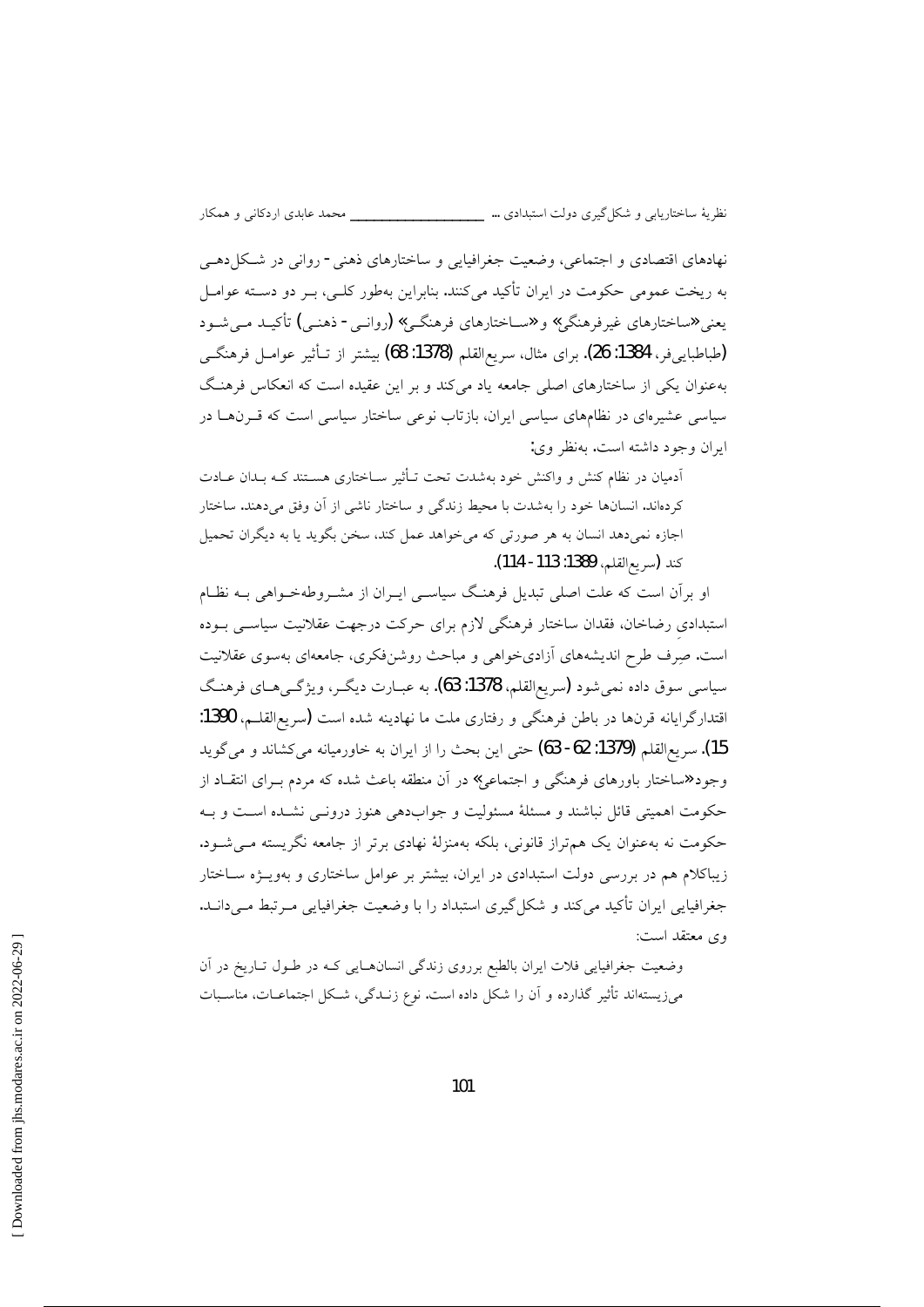تولیدی، روابط مردم با یکدیگر، ساختار حکومت و سرانجام پیشررفت یا بالعکس عقبماندگی ما رابطة مستقيمي با شرايط محيطيءان پيدا مي كند (زيباكلام، 1377: 79).

بنابراین اگر دولتی مستبد شکل می گیرد، ناشی از رفتارهای کارگزاران دولت نیسـت؛ بلکـه حاصل ساختار جغرافیایی است. همچنین، گراهــام فـولر (1377: 27) در مطالعــهای دربـارهٔ شکل گیری دولت استبدادی، در ایران بر عوامل ذهنی و روانی ایرانیان تأکید می کند و می گوید ایرانیان بهطور غریزی به پادشاهی گرایش دارند و فرهنگ روانـی مـردم عامـل شـكل گیـری استبداد بوده و نقش كارگزاران تقريباً تشريفاتي است. چارلز عيسوى (1388: 525- 526) هـم از کسانی است که در تحلیل مسائل ایران دیـدگاهی مشـابه دیـدگاههـای سـاختاری دارد؛ امـا برخلاف دیدگاههایی که بر عوامل فرهنگی، جغرافیایی و اجتماعی تأکید میکننـد، بــر عوامــل اقتصادی پای میفشارد. عیسوی معتقد است نظام بانکی ایران در آغاز جنگ جهانی اول هنـوز مراحل آغازین را می گذراند و کاملاً در سلطهٔ منافع انگلیس و روسیه بود. نظام درآمد عمــومی ایران، نظیر جوامع ماقبل صنعتی همراه با تاریخ طولانی و پرماجرا، بسیار پیچیده و متغیر بـود. منبع اصلی درآمد، مالیات ارضی بود که بهصورت نقدی و جنسی پرداخت مـیشـد. بنـابراین، دولت استبدادی رضاشاه که برخلاف دولت قاجار مدرن بـهشــمار مــیآمـد، پاســخی بــه ایــن نابسامانی اقتصادی و معیشتی بود.

نویسندهای که بهطور مشخص با رویکرد «دولت مطلقه»، تاریخ معاصر ایران بهویـژه دوران یهلوی را مطالعه کرده، بشیریه است. بهنظر وی، نخستین دولت مطلقه در ایران دولت رضاشاه بوده است. بشیریه خاستگاه شرایط و زمینههای شکل گیـری ایـن سـاخت دولـت مطلقـه را از انقلاب مشروطه میداند. بهباور او، مطرح شدن اهدافی مثل ضـرورت دسـتیـابی بـه توسـعهٔ اقتصادی، اصلاحات بوروکراتیک، مالی، اَموزشی و نوسازی فرهنگی، خواستههایی برخاسته از آن انقلاب بوده است که درنتیجهٔ تکوین دولت مطلقه مجال تحقق می یافتنـد (بشـیریه، 1380: 63- 64). توجه بشیریه به شورشهای محلبی و قومی و بهطور کلبی ظهور نیروهای گریزازمرکز بیانگر این است که قیامهایی مثل قیام میرزا کوچکخان جنگلـی در شــمال، شــیخخزعـل در جنوب، شیخ محمد خیابانی در غرب و محمدتقی خان پسیان در شـرق، دخالـت خارجیـان در ایران پس از جنگ جهانی اول را زیاد کرد و درنتیجـه، نیـاز بــه حکــومتی قــوی و متمرکــز را آشکارتر ساخت. از سوی دیگر، با زوال نظام اجتماعی قدیم، اقداماتی مانند ضرورت صنعتی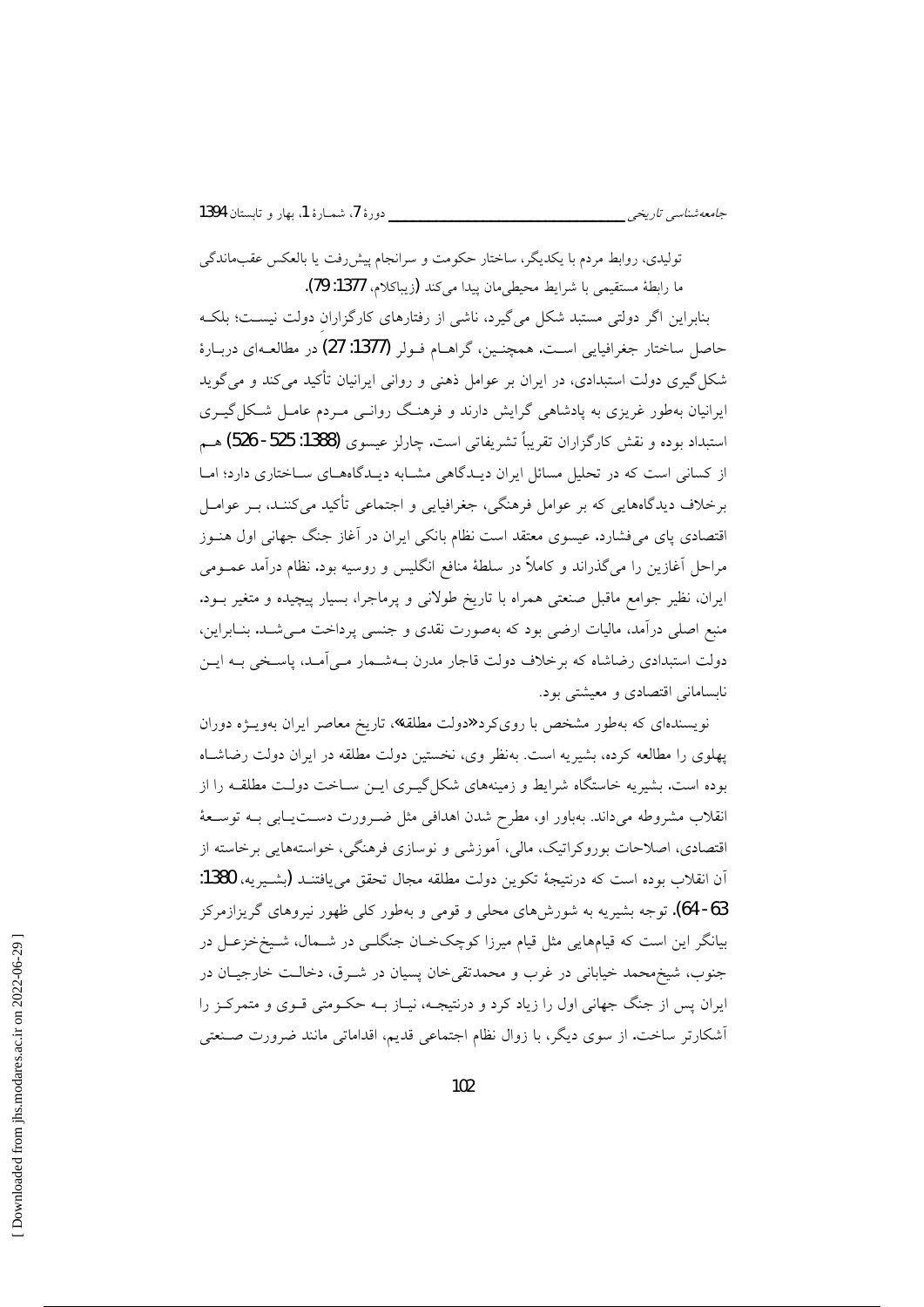کردن کشور، توسعهٔ اقتصادی، ایجاد مبانی دولت مدرن بهویـژه ارتـش جدیـد و بوروکراســی، اصلاحات مالی و نظامی، و تأمین وحدت ملی بیش از هر زمان دیگ احســاس شــد. بــهنظـر بشیریه، در دورهٔ قاجار که هنوز دولت مطلقه در ایران تکوین نیافته بود، ساخت قدرت بر تکثر و پراکندگی منابع قدرت استوار بود و باآنکه شیوهٔ اعمال قدرت، خودکامه بود، قــدرت بسـیار نامتمرکز و ملوکالطوایفی بوده است؛ بهگونهای که گروههای قدرت و شئون اجتماعی متعددی بهويژه در اواخر دورهٔ قاجار بهوجود آمده بودند (يشيريه، 1374: 70- 73).

بدین ترتیب از دیدگاه وی، مهمترین دلیل مطلقه بودن دولت رضاشاه، تمرکزی بود که وی در منابع پراکندهٔ قدرت بهوجود آورد و بارزترین اقدام او در این میان، از میان برداشتن تکثر و پراکندگی منابع قدرت محلی و نیمهمستقل بود. ادغام مناطق نیمهمستقل عشـایری در سـاخت سیاسی، محدود کردن قدرت خوانین و رؤسای عشایر، خلع سلاح و سرکوب آنها، اخلال در تشکیلات ایلی و عشایری، اسکان اجباری قبایل و ایلات، کاهش قدرت سیاسی زمین داران و محدود و ضعیف کردن تأثیر روحانیون در زندگی عمومی، همگی اقــداماتی درجهــت تمرکــز قدرت بودند (بشيريه، 1374: 72). همچنين، بشيريه معتقد است در حوزهٔ كـارويژههــا، دولــت رضاشاه با تأسیس ارتش و دستگاه بوروکراسی جدید، اصلاحات در حوزههای مالی، قضــایی، فرهنگی و اقتصادی، و تمرکز منابع اداری مبانی دولت مطلقه را در ایران پایهریزی کرد. البتـه، وی ویژگیهای سیاسی دولت مطلقـهٔ رضاشـاه، یعنـی کـارکرد صـوری نهادهـای پارلمـانی و دموکراسی را نیز از یاد نمی برد. بهنظر او، اجرا نکردن قانون اساسی، دخالت گستردهٔ حکومت در انتخابات مجلس و دستچین کردن نمایندگان از میان هواداران دربار از مجلس پـنجم تـا چهاردهم از دیگر نشانههای استقرار دولت مطلقه در ایران بــوده اســت (بشــیریه، 1380: 68-69). جان فوران (1378: 330- 378) نيز در مطالعهٔ دولت رضاشاه تقريباً از بيشتر اين عوامـل سخن مي گويد؛ اما تعبير او درمورد دولت رضاشاه دولت مطلقه نيست؛ بلكه رژيـم رضاشـاهي را «استبداد نظامی» می نامد (همان، 330). البته، بشیریه استدلال کرده است که بعد از سرنگونی دولت رضاشاه و فروياشي دولت مطلقهٔ او، روند تكوين ساخت دولت مطلقه در ايران از سـال 1332 از سر گرفته شد که بهدلیل پرهیز از درازی کلام و نیز دور شدن از مرکز اصلی بحث، از ورود به آن خودداری می شود.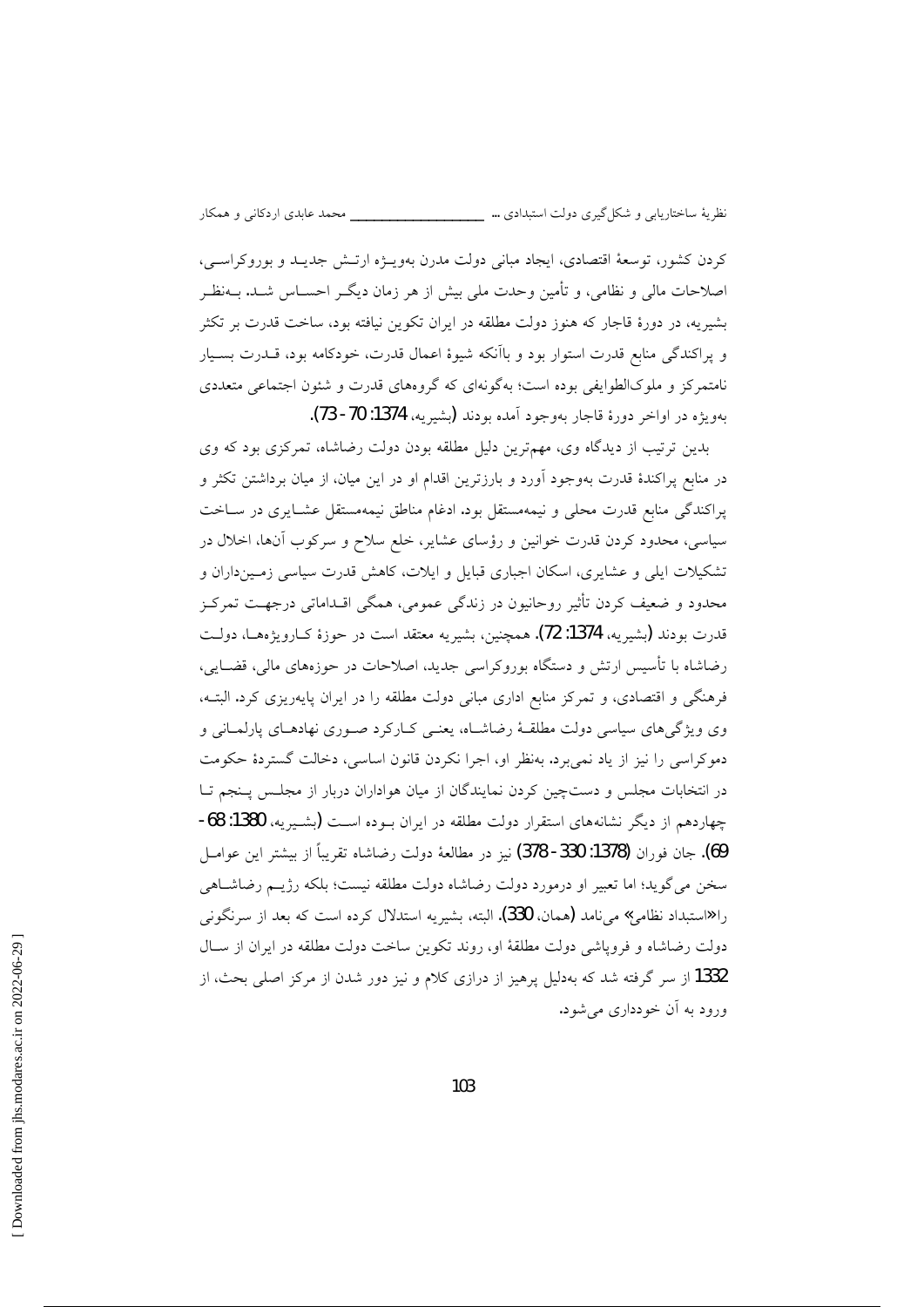جامعەشناسى تارىخى \_\_\_\_

براساس آنچه بیان شد، روی کرد دولت مطلقه که اساساً نگاهی سـاختاری بــه شـکل گیــری دولت در ایران دارد، مانند رویکرد سلطانیسم که عمدتاً با نگاه کارگزارانه و کنش،محور، دولت در ایران را مطالعه می کند، ضعف و اشکال دارد؛ زیــرا در ایــن رویکــرد نیــز حــوادث بیشــتر یکجانبه و براساس عنصر ساختار تحلیل میشوند و به اهمیت کارگزار توجه کافی نمیشـود؛ درست همانطور که در رویکرد مقابل نیز تأثیر ساختارها بهطـور اساسـبی مـورد توجـه قـرار نمي گيرد. برخي تحولات ساختاري را صرف اينكه بهلحاظ زماني مقدم بر كارگزارند، نمي توان و نباید عامل شکل گیری دولت استبدادی ایرانی دانست. درواقع، توضیح دولت استبدادی در ایران بدون یادکرد اقدامات رضاشاه و همچنین برقراری رابطهای استوار میان عوامل سـاختاری و کارگزار، ناقص است.

5. دولت استبدادی رضاشاه و نقش متقابل ساختار و کارگزار

اکنون نوبت اَن است تا بهکمک نظریهٔ ساختاریابی گیـدنز، جایگــاه ســاختار و کــارگزار را در شکل گیری دولت رضاشاه و بعضی کارویژههای آن دولت مشخص کرد. براساس این نظریـه نمی توان نقش ساختارهایی را که زمینههایی را برای کارگزار (رضاشاه) فراهم آوردند تا بتوانند دولت استبدادی را پایهگذاری کنند، نادیده گرفت. وضعیت اقتصادی ایران در سالهای منتهبی به کودتا آشفته بود. دولت قاجار بسیار ضعیف بود و حتی توان گرفتن مالیات برای ادارهٔ امـور کشور را نداشت. اقتصاد ایران فقط معطوف به امـور کشـاورزی و دامداری بـود و دولـت هـم برای بهبود وضع مردم قدرتی نداشت. برای پادشاهان قاجـار مهـمتـرین مسـئله ایـن بـود کـه هزینههای درباری و سفرهای خارجی خود را تأمین کنند؛ به همین دلیل وضع زندگی روستایی و شهری در ایران اسفناک بود. در بخشهای گوناگون، سرمایهگذاری صورت نمبی گرفت و فقط قدرتهای خارجی با وضع قراردادها و معاهــدات گونــاگون، منــابع اقتصــادی کشــور را چپاول میکردند. بیش از نیمی از جمعیت ایران را روستاییان تشکیل میدادند. کل جمعیت ايران در دورهٔ قبل از كودتاي 1299به چهار طبقه: طبقهٔ بالای زمیندار، طبقـهٔ متوسـط مـالدار، طبقهٔ متوسط شهری و طبقهٔ رعیت شامل بسیاری از روستانشینان (تودههای عشایر و همچنـین دهقانان بي زمين و تقريباً بي زمين) تقسيم مي شــد (آبراهاميــان، 1378: 30- 31؛ قــس. جــامي،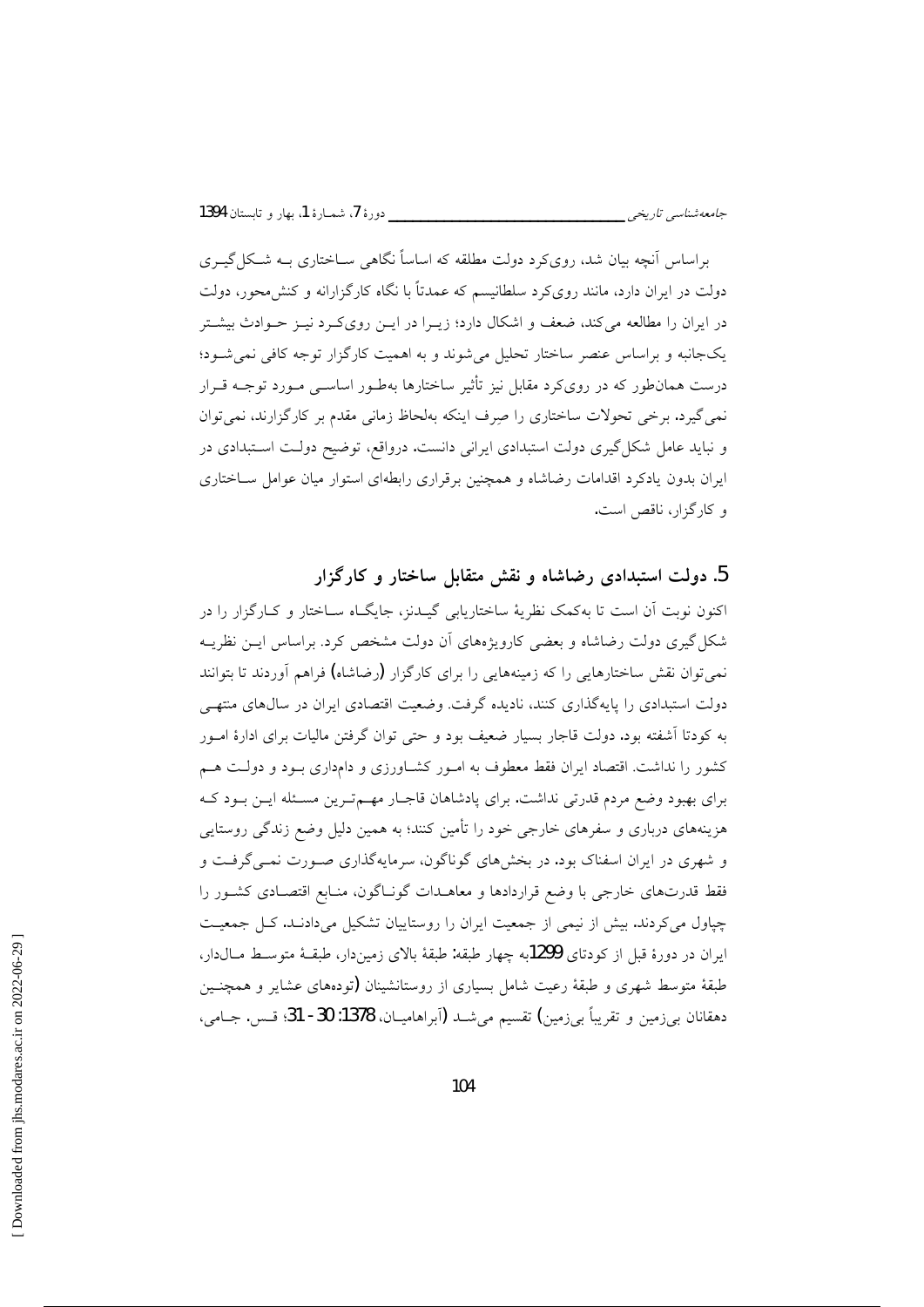نظريهٔ ساختاريابي و شكل گيري دولت استبدادي … \_\_\_\_\_\_\_\_\_\_\_\_\_\_\_\_\_\_\_\_\_ محمد عابدي اردكاني و همكار

1377: 23- 28). طالبوف دربارة وضع اقتصادى ايران در سـال1عـاى پايـانى حكومـت قاجـار مي گو يد:

گرچه سلاطین گذشته از بسیاری امور بی|طللاع بودنـد […] وجـود صـنایع و ثـروت و تبعـه صدبار از امروز و اقتدار دوست و سلطان، ستی زیادتر بود و […] همسایههای مــا خوابیــده و ما بيدار بوديم […] اما امروز براي كاغذ قرآن و كفن محتاج فرنگســتان هســتيم […] و عــوض كارخانه و اسلحه، اسباب بازيچه وارد مى كنيم و كيست كه اين احتياجات ما را فهميـده باشـد  $(122:1357)$ 

اقتصاد بسیار ضعیف ایران در این دوره متکی به استقراضهای خارجی و واگـذاری امتیـاز به کشورهای بیگانه بوده است. در بخشهای گوناگون، سرمایهگذاری صورت نمی گرفت و اگر هم انجام می شد، درنهایت بهنفع کشورهای طرف ایران در سرمایهگذاری بود. در سـال 1914م دولت انگلستان بزرگترین سـهم از سـهام شـرکت نفـت ایـران و انگلـیس را بــهدسـت آورد (دواسانی، 1367: 100).

علاوهبر نابسامانه های اقتصادی و اجتماعی، عامل ساختاری مهم دیگر در این دوره، تــأثیر قدرتهای خارجی و دخالتهای گاه و بیگاه آنان در امور داخلی کشور بود. اقدامات بیگانگان و گرفتن امتیازات بسیار در دورهٔ شاهان قاجار، زمینهٔ نارضایتی عمومی را فراهم کـرد. معاهـلـهٔ 1907م و سپس معاهدات دیگری در زمان شاهان قاجار رفتهرفته بی کفـایتی آنـان و درنتیجـه، نارضایتی های عمومی را برملا کرد. تن دادن شاهان قاجار به قراردادهای یک جانبه با کشورهای بزرگ، عملاً مملکت را دراختیار قدرتهای بزرگ گذاشته بود. دخالـت بیگانگــان در معاهــدهٔ جنجالی 1919م/ 1298ش ایران و انگلیس که یک سال قبل از کودتا انجام شده بود، وضع را بهمراتب بدتر کرد. در سوی دیگر، رقابت بین شوروی و امیراتوری بریتانیـا باعـث نارضــایتی زیاد شورویها از این معاهده شده بود و آنها بلافاصله توافقنامه را محکوم کردند و همچنــان به گسترش نفوذ خود در شمال کشور ادامـه دادنــد. تأســيس و گســترش فعاليــتـهــاي بانــک شاهنشاهی ایران و بانک استقراضی روس که بر بازار پول کشور تسلط کامل داشتند، نــهتنهـا موجب تحکیم نفوذ استعماری همسایگان شمالی و جنوبی در کشور شد؛ بلکه موانـع اساسـی در راه توسعهٔ درونزای بانکداری نـوین از بطـن بانـکداری سـنتی را پدیـد آورد. سـرانجام، مجموعهٔ این عوامل در شرایط نیمهاستعماری سبب انحراف در مسیر نوسازی جامعهٔ ایرانی شد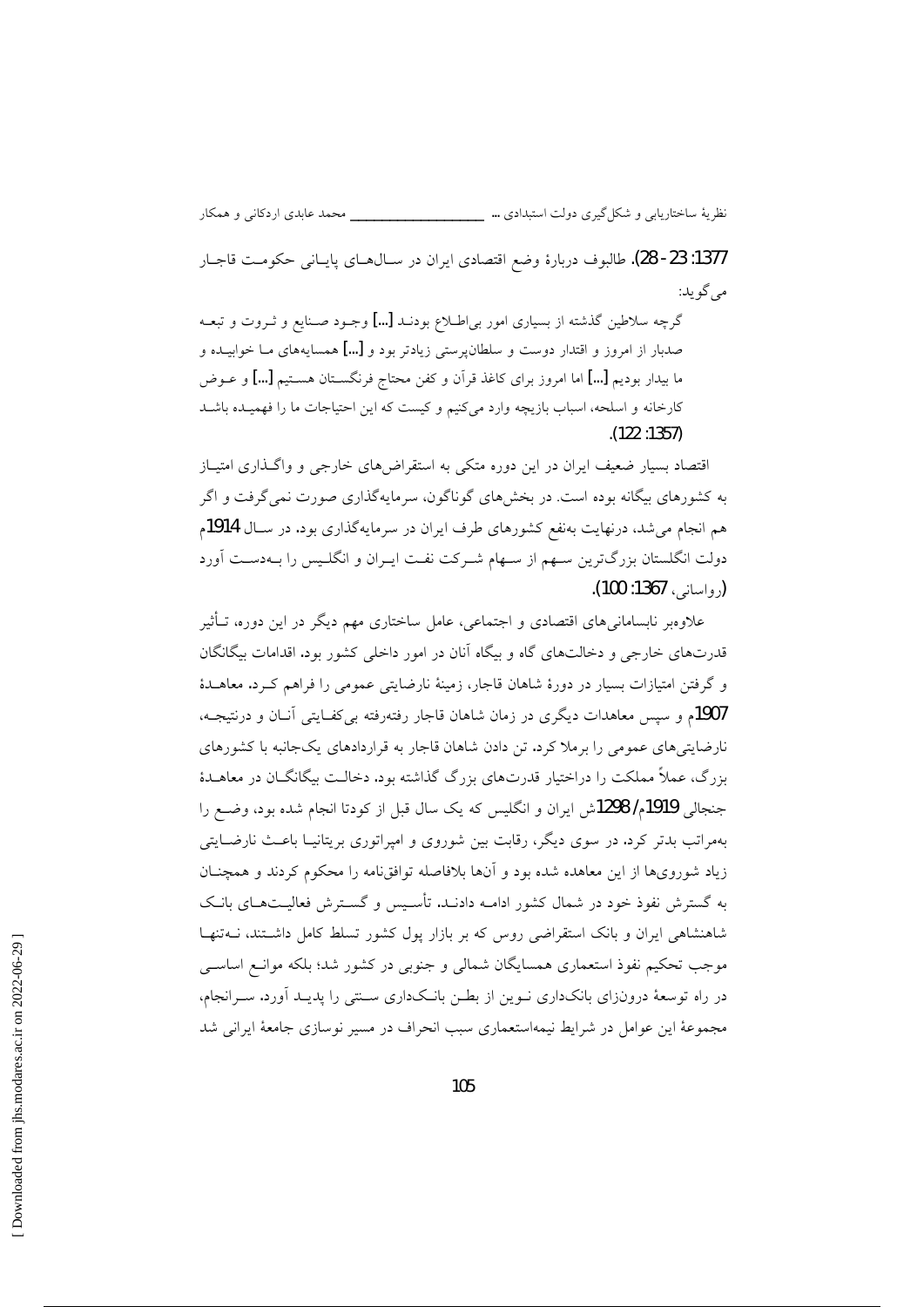و موانع اساسی در راه رشد مطلوب اقتصادی و اجتماعی را فراهم آورد (اشه ف، 1359: 69). بهعلاوه، قسمت اعظمی از بازاریان و تاجران علیه سیاستهای دولت بهیـا خاسـتند. گذشـتهاز بدهی های خارجی و وابستگی اقتصادی به قدرتهای بـزرگ، سیاسـتهـای مسـاعد پـولی و گمرکی، توسعهٔ شبکههای ارتباطی و تأمین امنیـت راههـای تجـاری از عوامــل مــؤثر در رشــد فعالیتهای تجارتی و وسعت بخشیدن به بازار ملبی بودنـد کـه همـواره دولــتهـای مرکـزی نیرومند در تاریخ ایران بهآنها می یرداختهاند. حال آنکه قاجارها نتوانستند اقــدامات مـؤثری در این زمینه انجام دهند و فقط دریبی فشار همسـایگان شـمالی و جنـوبی کـه در جسـتوجـوی توسعهٔ نفوذ سیاسی و اقتصادی خود بودند، شبکههـای ارتبـاطی، آنهـم بـهطـور محـدود، در حوزههای نفوذ هریک توسعه یافت؛ درنتیجه سیاستهای استعماری مانع گسترش شـبکههـای ارتباطي جديد در سراسر كشور شـد (اشـرف، 1359: 95؛ قـس. فـوران، 1378: 295- 309). وضع داخلي اسف بار شده بود و همان قدرت محدود شاه قاجار متأثر از اين تقسيم قدرتهاي جهانی رفتهرفته به پایتخت محدود می شد.

همچنین، نباید ساخت جمعیت و ترکیب قومی- مـذهبی ایـران در زمـان قبـل از کودتـا را فراموش کرد. این ساختار عشیرهای و قبیلهای بود و سازمانهای گروهی منسجمی در کشور وجود نداشت. هریک از نواحی ایران به دست قبیلهای اداره می شد؛ ازایـنرو بـه حکومـت «ملوكالطوايفي» شباهت داشت. بهقول آبر اهاميان:

ساختار قومی ایران به موزاییک پیچیدهای شبیه بود که در آن هر تکهای شکل، انــدازه و رنـگ متفاوتی داشت. اگر عبارت واحدی بتواند این وضع را توصیف کند، بیتردید «تنوع گروهـی» است؛ زیرا در میان دهقانان، عشایر و شهریان تنوع عظیم شیوهٔ زیست وجود داشت. باورهای مذهبی متنوعی، بهویژه در بین سنی و شیعه، مسلمان و غیرمسلمان، مجتهدیهای اثنیعشری و شیعیان دیگر دیده می شد. علاوهبر این، در زبانها و گـویش هـا بـهویـژه بـین فـارس، آذری، تركمن، كرد، گيلک، بلوچ و مازندراني نيز تنوع وجود داشت (آبراهاميان، 1378: 17).

عاملی که هیچگاه اجازه نمیداد منافع مشترکی در بـین مـردم جامعـهٔ ایـران شـکل بگیـرد، سياست «تفرقه بنداز و حكومت كن» پادشاهان قاجار بود. با اين سياست اغلب، قاجارها قومي را با قوم دیگر، جمعی را با جمعــی دیگــر و منطقــهٔ شورشــی را بــا منطقــهٔ رقیــب آن رودرو می کردند. دشمنان سنتی یک قوم اَشوبگر بیتردید دوستان فرمانبر و وفادار شاه مــیشــدند و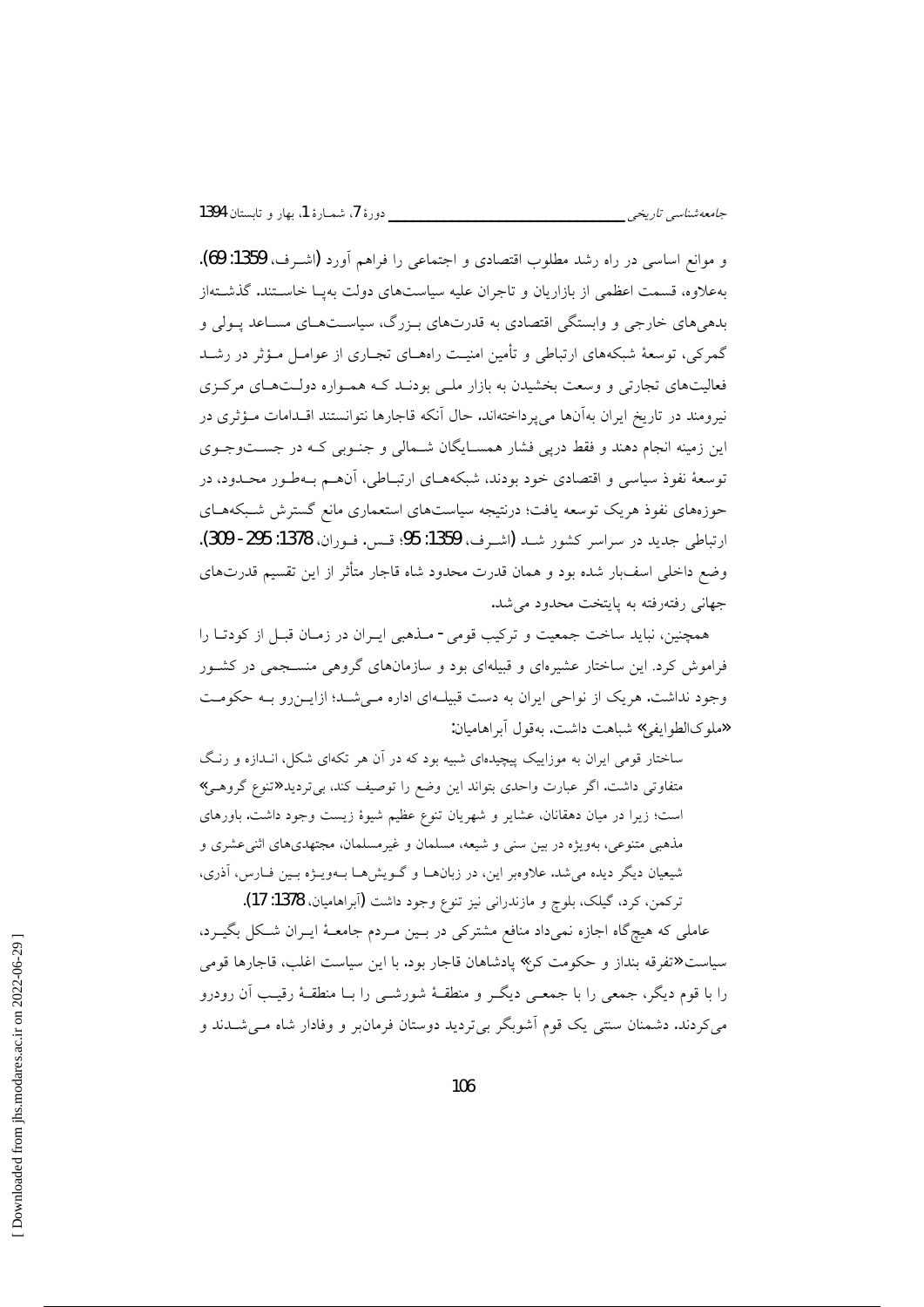شاه با آنهمه «دوست»، برای اعمال قدرت سلطنت نه به بوروکراسی نیاز داشت و نه به قشون دائم؛ گاهی نیز قاجاریان به تفرقهٔ داخلی دامن می(دند تا حریفی بالقوه را از میدان بهدر کننـد. بدین سان، از رقابتهای درونقومی نیز مانند رقابتهای بین اقوام سود مهیبردند؛ در موارد نادری که نه رقابت داخلی وجود داشت و نه متفق توانای محلی، با یکپارچه کردن گروههـای کوچک پراکنده بهصورت حریف بزرگتر و متحدتر، چنین متفقی را پدید می آوردنــد (همــان،  $(38)$ 

نیروهای گریزازمرکز و استقلال گروههای قومی را نیز باید به ایــن فهرســت اضــافه کــرد. مهمترین نیروهای گریزازمرکز که در دورهٔ قبل از وقوع کودتا و بـه قــدرت رســیدن رضــاخان وجود داشتند و همواره خطری برای دولت مرکزی بهشمار میآمدند، قیام میرزا کوچکخان و شیخ محمد خیابانی بودند که بهدلایل گوناگونی ناکام ماندند. خشونت و بدرفتاری قـزاق،هـا بــا گیلانیان، روستاییان را وادار می کرد با دادن کمکهای مادی و معنوی از میرزا کوچک حمایت كنند و به او وفادار بمانند (مدني، 1377: 69؛ قس. گيلک، 1371: 70). در مدت قدرت گرفتن این قیام در بخشهای زیادی از شمال کشور، هرگIه کـه نماینـدگانی از طـرف دولـت بـرای میانجیگری نزد میرزا می رفتند، وی با ورود نیروهای مسلح به گیلان مخالفت می کرد و یادآور می شد که هدف نهضت جنگل دفاع از استقلال و آزادی ایران و جلوگیری از دخالت بیگانگان است. البته، خطر برشاتی و تهدید دولت مرکزی فقط از سوی قیام جنگل نبود؛ بلکه گروههای دیگری نیز در گوشه و کنار ایران فعالیت می کردند.

خیابانی هم روحانی مبارزی بود که بهشدت مدافع استقلال ایران از قــدرتهـای خــارجی بود و یکسی از اهــداف قیــام خــود را حفــظ اســتقلال ایــران مــیدانســت. وی در یکــی از سخن رانی هایش اعلام میکند:

یک ملت که شش هزار سال سابقهٔ استقلال دارد، بهآسانی از استقلال خود صرف نظـر نخواهــد کرد؛ زیرا استقلال هر ملتبی شرافت اوست. اگر نتوانیم کشور خود را نجات دهیم و شرافتمندانه زندگی کنیم، لااقل در راه وطن جان خواهیم داد؛ زیرا در چنـین مواقـع خطرنـاک و حسـاس زندهماندن، محوشدن است (رئيس نيا و ناهيد، 1348: 250).

وی با اعطای امتیازات از سوی دولت مرکزی بــه قـــدرتهــای خــارجی بــهویـــژه انگلــیس مخالفت مي كرد و در واكنش به واگذاري نفت جنوب طي «قرارداد دارسي» سخن رانسي مهمسي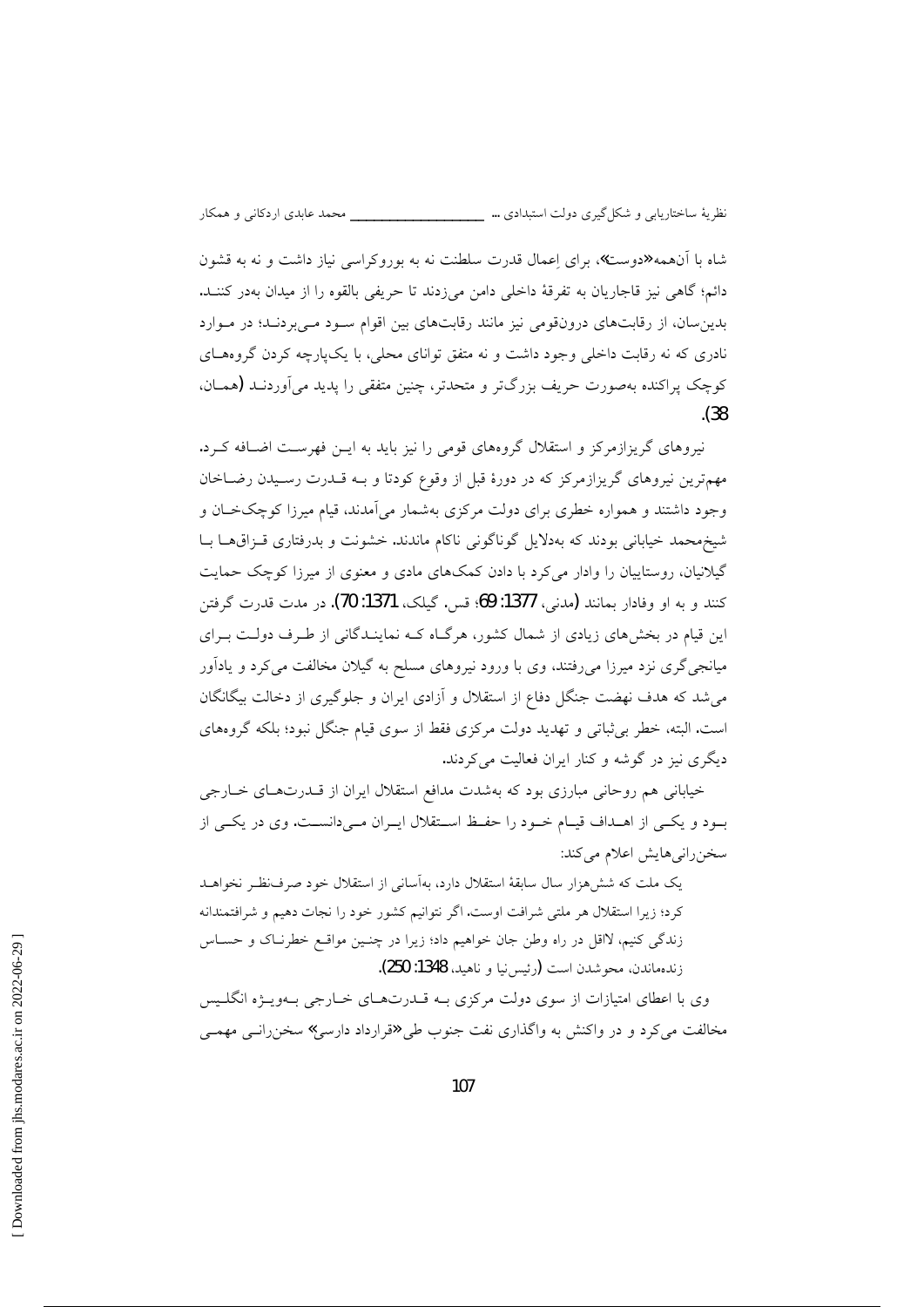ایراد کرد (فاتح، 1358: 265). مخالفتهای فرقهٔ دموکرات آذربایجان به رهبری شـیخ محمــد خیابانی تا سالها ادامه داشت و یکی از تحولات مهم در بستر سیاسی- اجتماعی ایران قبـل از کودتاست. البته، در کنار این قیامها، تحرکات و اعتراضهای کوچک و بزرگ دیگری نظیر قیام محمدتقی خان پسیان و قیام بختیاریهای مشروطهخواه در استانهای اصفهان و خوزستان، بهعنوان عوامل مهم و اثر گذار در تحولات قبل از کودتا، نیز رخ داد.

از دیگر تحولات مهمی که ساخت سیاسی- اجتماعی ایران قبل از وقوع کودتا را دگرگون کرد، جنگ جهانی اول و ساخت نظام بینالملل و اثرپذیری ایران از مناسبات طرفین درگیر در جنگ بود. در این سالها ایران میدان نبرد میان قدرتهای بزرگ شده بود و به ایـن دلیـل کـه کشورهای درگیر در جنگ در تجزیهٔ ایران سهم داشتند، خواهناخواه جنگهای آنـان بـه ایــران مربوط می شد. ساختار ایران در این زمان بهشدت متأثر از جنگ جهـانی اول و پیامـدهای آن بود؛ تا جایی که اعلام بی طرفی ایران در این جنگ معنایی نداشت و این کشـور عمـلاً درگیـر رقابت میان قدرتهای بزرگ شده بود. در این دوران، حتی فرقهٔ دموکرات که در مجلس سوم اکثریت را در دست داشت، متهم شده بود طرفدار آلمـان در جنـگ جهـانی اسـت؛ درنتيجـه احساسات ضدروسی و ضدانگلیسی باعث شد برخی دموکراتهای ایرانی آلمانی ها را متحدان درخوری تلقی کنند. در آذر 1293 که مجلس سوم تشکیل جلسه داد، از 136 عضو آن 30 نفر عضو حزب دموکرات بودند (روزنامهٔ کاوه، 1297: 9- 10). قدرتهای بزرگ درگیر در جنگ مانند روسیه، آلمان و بریتانیا هرکدام بهنحوی با دولت مرکزی ایران ارتباط داشـتند و درصـدد بودند منافع خود را در ایران تأمین کنند. دولت عثمانی هم که یکی دیگر از طرفین جنگ بود و در جبههٔ متحدین علیه متفقین می جنگید، دریبی برنامهای بود تا بتواند قسمتهای شمالی ایـران را بهچنگ آورد. درواقع، علاوهبر متفقین که آشکارا در ادارهٔ کشور و وضع قراردادها بــا ایــران دخالت میکردند، متحدین هم چشم طمع به ایران دوخته بودند؛ تا جایی که هدف استراتژیک و فوری عثمانیها، تسخیر میدانهای نفتی باکو و شمال ایران بهمنظور نفوذ بیشتر بهطرف شرق بود (اتابکی، 1387: 52). بنابراین، ایران در مخمصهای میان قدرتهای درگیر در جنگ گرفتار شده بود. نیروهای روسیه در ایران حضور داشتند و روسیه مثل همیشه کج خلق و متکبـر بـود. انگلیس هم با تأکید بیشتری بر اتحادش با روسیه، در بحرین و آبادان نیرو پیاده کـرده بــود تــا مراقب عثمانیها باشد. عثمانیها وارد جنگ شدند و حضور روسـیه در ایــران کــه بهتــرین راه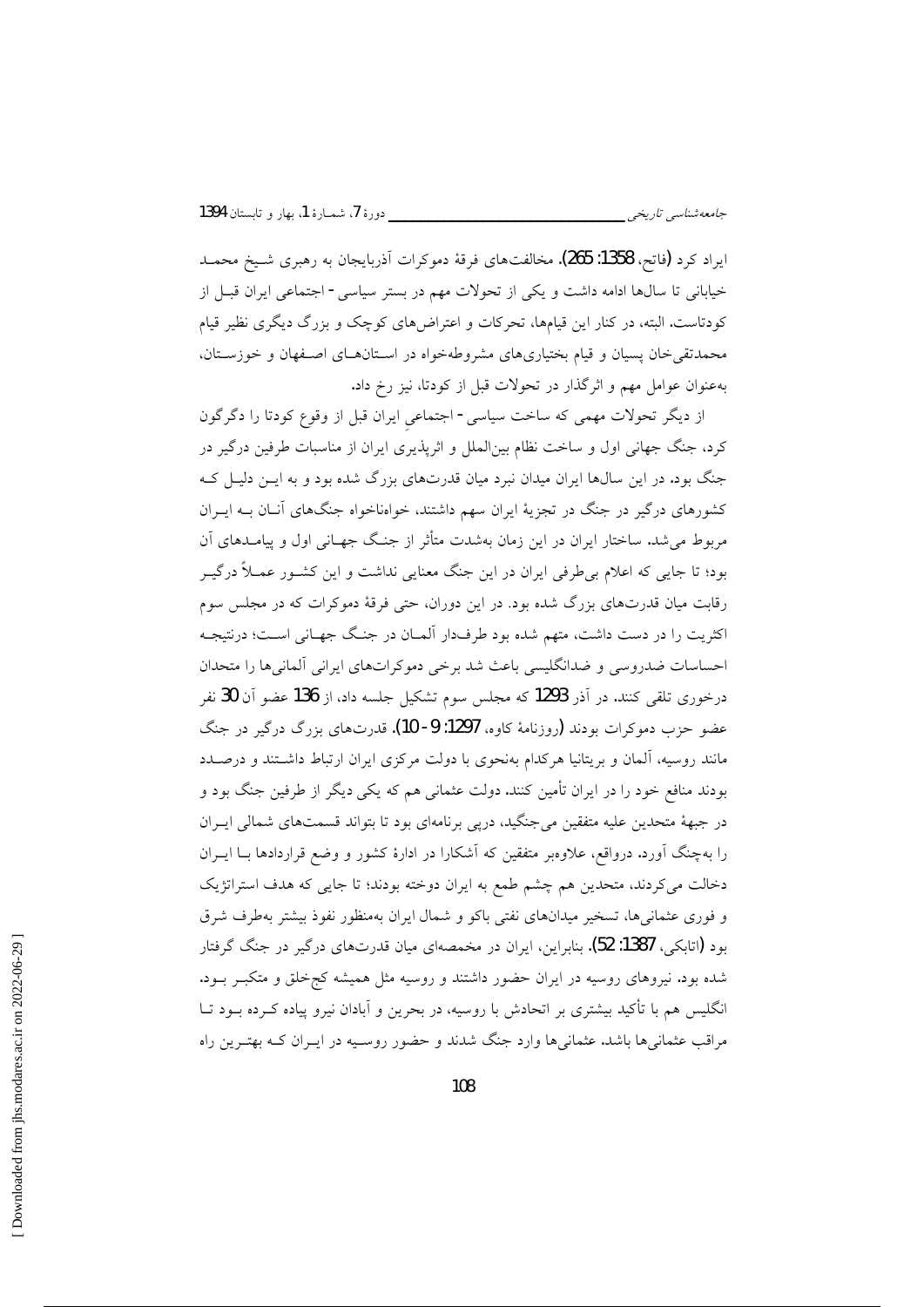مواصلاتی متصرفات شرقی آنها بود، برایشان غیرقابل تحمل شد. آلمانها مایـل بـه برقـراری ارتباط با افغانها و استفاده از آنها درمقابل هند انگلیس بودند و قصد تحریک احساسات ملی و مذهبی مردم را در ایران، هند و نقاط دیگر منطقه داشتند؛ ازاین رو با ملیون و دموکراتها در ایران ارتباط برقرار کردند و عمالشان را به ملاقات با خانهـا و سـردمداران دیگــر در نــواحی جنوبي كشور كه در منطقهٔ نفـوذ انگلـيس بـود، فرسـتادند (همـايون كاتوزيــان، 1380: 100). درنتیجه، اعلام بی طرفی از سوی دولت ایران نمی توانست کارساز باشد. ایران به میـدانی بـرای نبرد قدرتهای درگیر در جنگ جهانی اول تبدیل شده بود و هـرکـدام از ایــن قــدرتهــا بــا تحریک دشمنی در بین گروههای قومی و مذهبی، سیاستهای خود را اجرا می کردند.

بدین ترتیب، مجموعهای از عوامل زمینههای ساختاری لازم برای کودتا و شکل گیری دولت رضاشاه را فراهم کرد؛ ازجمله اوضاع نابسامان اقتصادی، اجتمـاعی و سیاســی کشــور، جنـگ جهانی اول و خرابیهای ناشی از آن، نابسامانی نظام جهانی، سرخورده شـدن جبهـهٔ مخـالف استبداد، وقوع قیامهای متعدد در اطراف کشور که دولت مرکزی را در معرض تهدید قرار داده بود و سرانجام دخالت قدرتهای بزرگ بهویژه بریتانیـا کـه نــهتنهـا عامــل مهــم خنثــی کننــدهٔ جنبشهای اجتماعی بود، بلکه می کوشید برای دست یابی بـه اهـدافش بـهویـژه حفاظـت از مرزهای هندوستان، مقابله با شوروی و نظارت بر چاههای نفت در ایران، دولت دســتنشــانده بر سرکار اَورد.

#### 6. عمل کارگزار در ساختار و رابطهٔ متعامل با آن

با آنچه دربارهٔ ساختار جامعهٔ ایران در سالهای قبل و منتهی به شکل گیــری کودتــا بیــان شــد، بهخوبی آشکار می شود که اگر رضاشاه بهعنوان کنشگر و کارگزار فعال و صحنهگردان اصلی در صحنهٔ جامعهٔ ایران نمایان شد و پس از اقداماتی توانست به قدرت راه پابد و تا سال 1312 بهصورت مطلقه و دیکتاتوری و پس از آن با خودکامگی حکومت کند، فقـط بــهدلیــل فــراهم شدن چنین فضا و ساختاری با مجموعهٔ شرایط بهوجودآمده در آن بود. بنابراین، با درک تعامل ساختار- کارگزار است که میتوان چگونگی شکل گیری و ماهیت دولت رضاشـاه در ایــران را درک کرد. از یک سو همانطور که گفته شد، شرایط ساختاری برای وقوع کودتا فـراهم شـده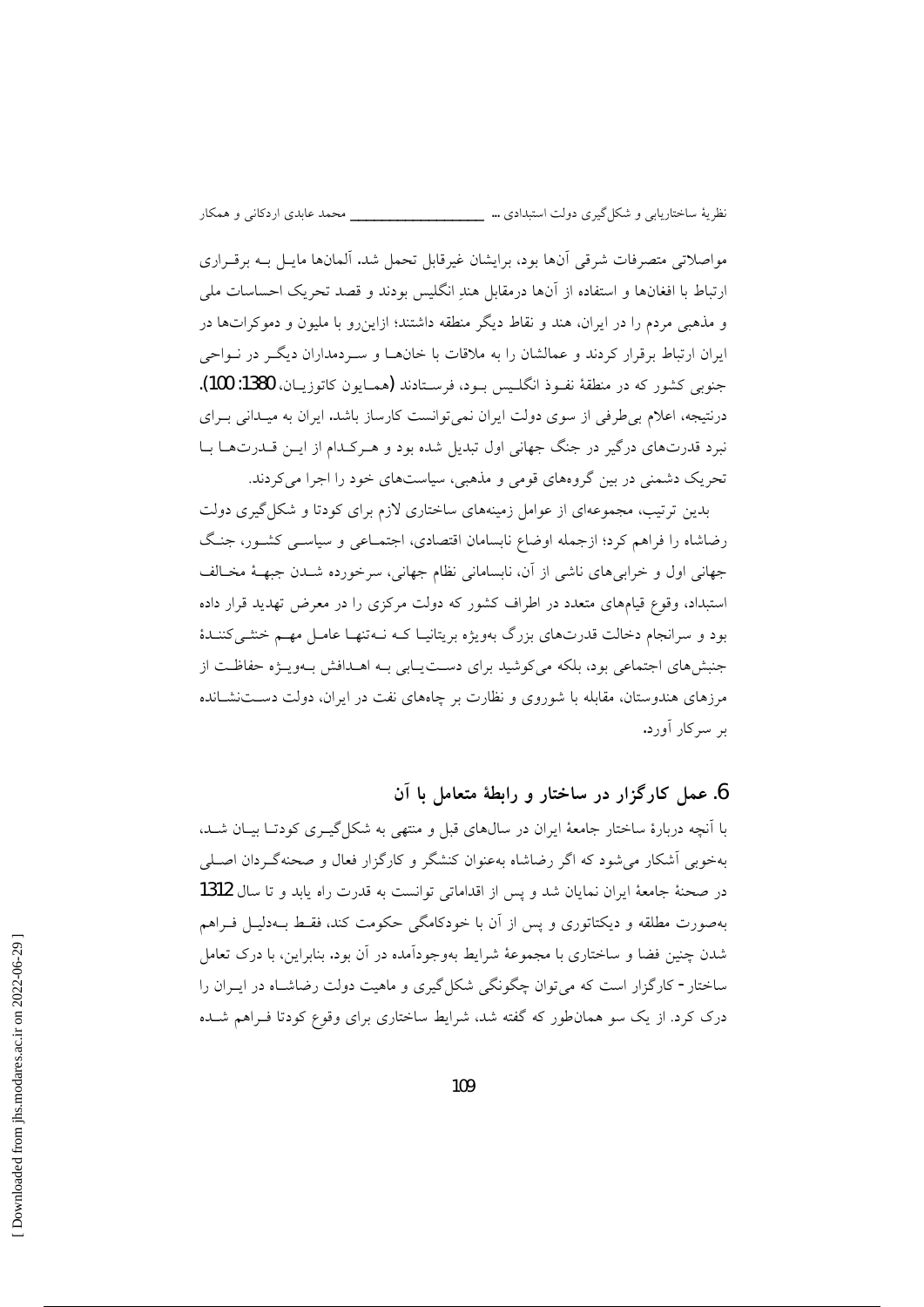بود و از سوی دیگر در این فضا رضاخان با حمایت انگلیس دست به کودتا زد و سرانجام بـه قدرت كامل دست يافت. در فاصلهٔ نوامبر 1920 تا فوريهٔ 1921/ آبان- آذر 1299 تــا بهمــن-اسفند 1299 رضاخان با حمایت سرلشکر آیرونساید به مقام فرماندهی فـوج قـزاق رسـید و پس از مذاکراتی با وی و دیگر افسران بریتانیایی، به رضاخان توصیه شد تـا کودتـا را رهبـری کند. بدین ترتیب، در سوم اسفند 1299 این امر محقق شــد و سیدضــیاء تشــکیل کابینــه داد و رضاخان را به وزارت جنگ منصوب کرد. رضاخان از همان ابتـدا عطـش و اسـتعداد خـود را برای دست یابی به قدرت نشان داد؛ چنانکه بهجای اجرای دستور سیدضـیاء مبنـی بـر بـاقی گذاشتن افسران انگلیسی در فرماندهی ارتش، با همدستی بعضی سیاستمـداران محافظـهکـار توقيفشده، مقدمات بركناري و تبعيد سيدضـياء را فـراهـم كـرد (فـوران، 1378: 301- 303). خود او از مکنونات درونی خویش پرده برمیدارد: «انگلستان مرا به قدرت رسانید تنها به ایـن سبب که نمیدانست با چه کسی معامله می کند» (Diba, 1986: 41).

رضاخان پس از رسیدن به قدرت، توجه خود را بهسـرعت بـه تقویـت و تمرکـز نهادهـای کلیدی و تأمین هزینههای ارتش معطوف کرد. او برای پیمودن این راه تا انتها، مهارت خــود را برای استفاده از نیروهای اجتماعی ازجمله حـزب محافظـهکـاران، روحانیــان، دمـوکراتهــای تحصیل کردهٔ غرب، لیبرال، تجددخواهان ملی گـرا و طـرفدار حاکمیـت قـدرت، حـزبهـای سوسیالیست و کمونیست، و جنبشهای اتحادیههای کارگری بهنمایش گذاشت. در سـال۱هـای قزاقي، چيزي جز فرمان بردن و فرمان دادن نديده بود. در چهار سال و نيمي كه وزير جنگ و رئیسالوزرا بود، به نظام پارلمانی بی|عتماد شده بود و تجربهاش با جنبش جمهوریخواهی و مخالفان به رهبری روحانیون به او ثابت کرد که سازش با نمایندگان بی ثمر است (غنی، 1385: 421). تنها کاری که رضاخان انجام میرداد، حرکت آرام و در عین حال حسابشده برای قبضه كردن قدرت در ساختار بههمريختهٔ ايران پس از مشـروطيت بـود؛ همراهـي بـا علمـا جهـت مسکوت ماندن جمهوریت، همهنوایی با متجددان بـهمنظـور تشـکیل دولـت مرکـزی نیرومنـد، سرکوب فتنهها برای برقراری امنیت و… از اقدامات وی برای ایجاد دولت مرکزی استبدادی بود. بی تردید، اگر رضاخان توانست مراحل دست یابی به قدرت را یکی پس از دیگری طبی کند، در کنار عوامل ساختاری مناسب، باید به هوش و استعداد او برای بهکارگیری توصیههـای ماکیاولی در سیاست نیز توجه کرد؛ هرچند کتاب *شهریار* ماکیاول<sub>ی</sub> را ندیده و نخوانده بــود. او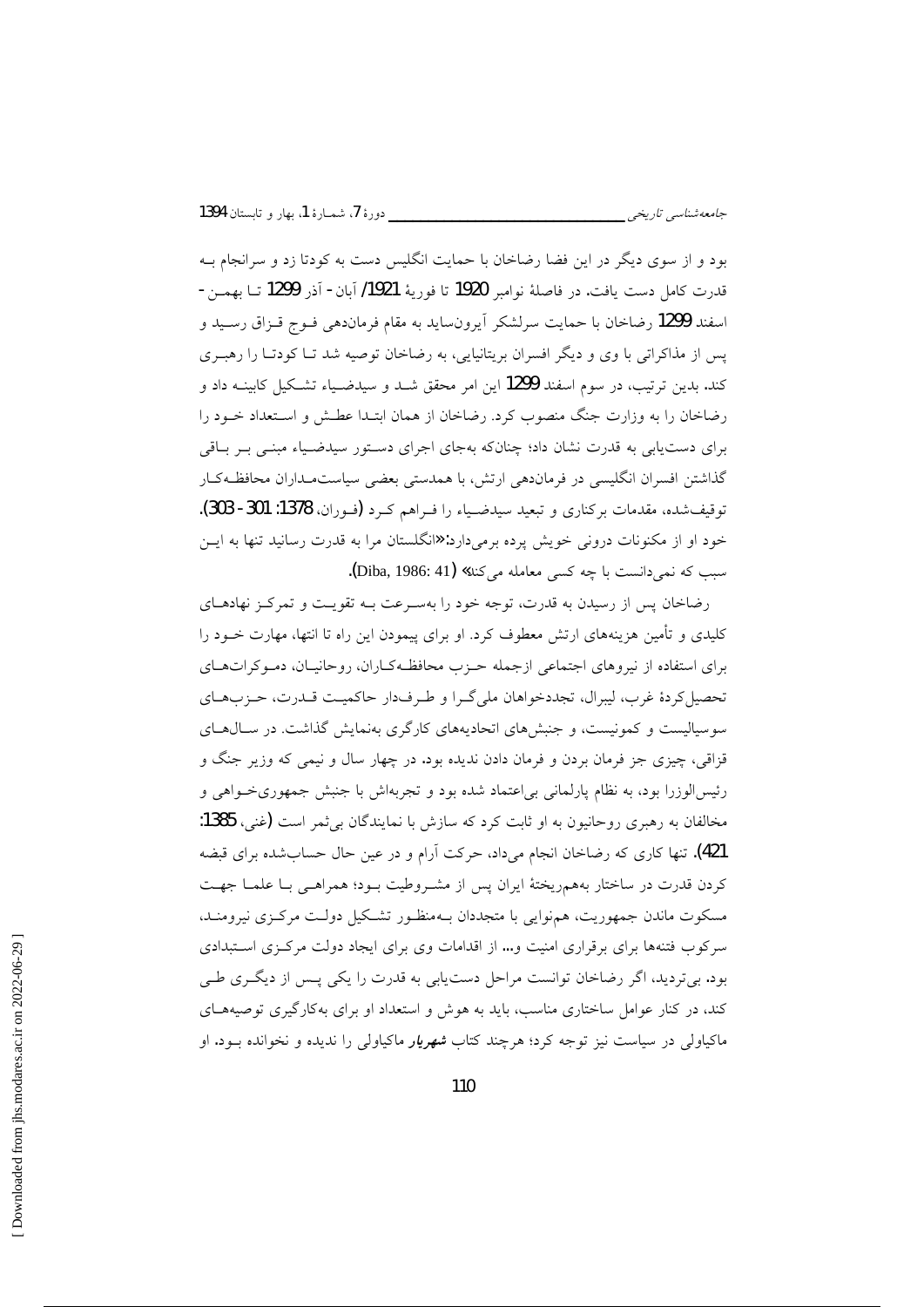برای هموارسازی راه قدرت بارها به دورویی، ریاکاری، دروغ، نیرنگ، پیمانشکنی، اسـتفاده از مکر و در عین حال زور و… متوسل شد که نویسندگان متعدد در آثار خـود بـهنـوعی از آنهـا سخن گفتهاند (ر.ک: فوران، 1378: 306- 307؛ جامی، 1377: 57- 63). خارج از این ظــواهر فریبنده، رضاشاه در جایگاه کارگزار دولت استبدادی، بهاقتضای تربیت، تجربه و خلـقوخـوی، در باطن مردی خودرأی بود. بنابراین، در شرایطی که مشروطه به بن بست رسیده بود، مدرنیسم استبدادی یا نوسازی آمرانه توانست بـا تأکیـد بـر عناصـری ماننـد وحـدت ملـی، اسـتقلال و پیش رفت، تثبیت هویت کند و با بهرهمندی از حمایت ارادهٔ قدرتی که از خارج مایه می گرفت، چيز گي پابد (مير موسوى، 1384: 222).

دولت استبدادی رضاشاه آمده بود تا آرمانهای روشنفکران و حتـبی سـنتبیهـا را در قالـب دولتی واحد جامهٔ عمل بپوشاند. وی با بازسازی نیروهای نظـامی و ایجـاد ارتـش متمرکـز بـا تجهیزات نسبتاً جدید و مناسب، اولین خواسته و انگیزهٔ تجددطلبے در ایــران را کـه بــهدنبــال شکست ایران در دو جنگ با روسیه شکل گرفته بود، تا حدود زیادی برآورده مبے ک د. البتـه، یکی دیگر از آرمانهای تجددطلبان، یعنی گسترش تعلیم و تربیت و دانشگاهها بـهشکل غربی، فراگیری علوم و فنون پیشررفتـه از ایـن طریـق، انجـام اصـلاحات اداری و غیــره نیــز، كموبيش محقق مي شد (غني نژاد، 1386: 38). همچنين، مهمترين ويژگـي حكومـت كودتــا در مقایسه با رژیم قاجار، ازبین رفتن قدرتهای خارج|زمرکز بود. درواقع، این ویژگی از عوامـل مهم توجه مردم و تعداد زیادی از بزرگان به رضاخان بود و در سالهای بعـد بیشـترین حجـم تبليغات رژيم يهلــوي را شــامل مــيشــد (بصـيرتمــنش، 1378: 38). وي در ادامــهٔ اقــدامات مؤثرش برای ایجاد دولت مرکـزی، شـعار ناسیونالیسـم را بـر سـر زبـانهـا انـداخت. طـرح ناسیونالیسم ایرانی از سوی رضاشاه پاسخی بود به سـاختار اجتمـاعی- فرهنگــی جامعــه کـه اغلب، روشنفكران بهعنوان پیشقراولان فرهنگی، خواستار احیـای ناسیونالیسـم در تقابـل بـا گفتمان سنتی روحانیون بودند. در نظام سیاسی دورهٔ رضاشاه از یک سو گـروههـا و نیروهـای اجتماعی مستقل از دولت وجود نداشتند که بتواننـد زیـادهرویهـای دولـت را مهـار کننـد؛ از سوی دیگـر پیـدایش شـورشهـای ایلـی و نیـز جنـگ جهـانی اول بـهعنـوان دو ضـرورت امنیتطلب داخلی و خارجی، بر شکل گیری دولت رضاشاه و اقدامات نظامی- سیاســی او اثــر قاطعی گذاشتند (شفیعی، 1387: 275- 276). پس رضاشاه به این دلیل به ایجـاد یـک ارتــش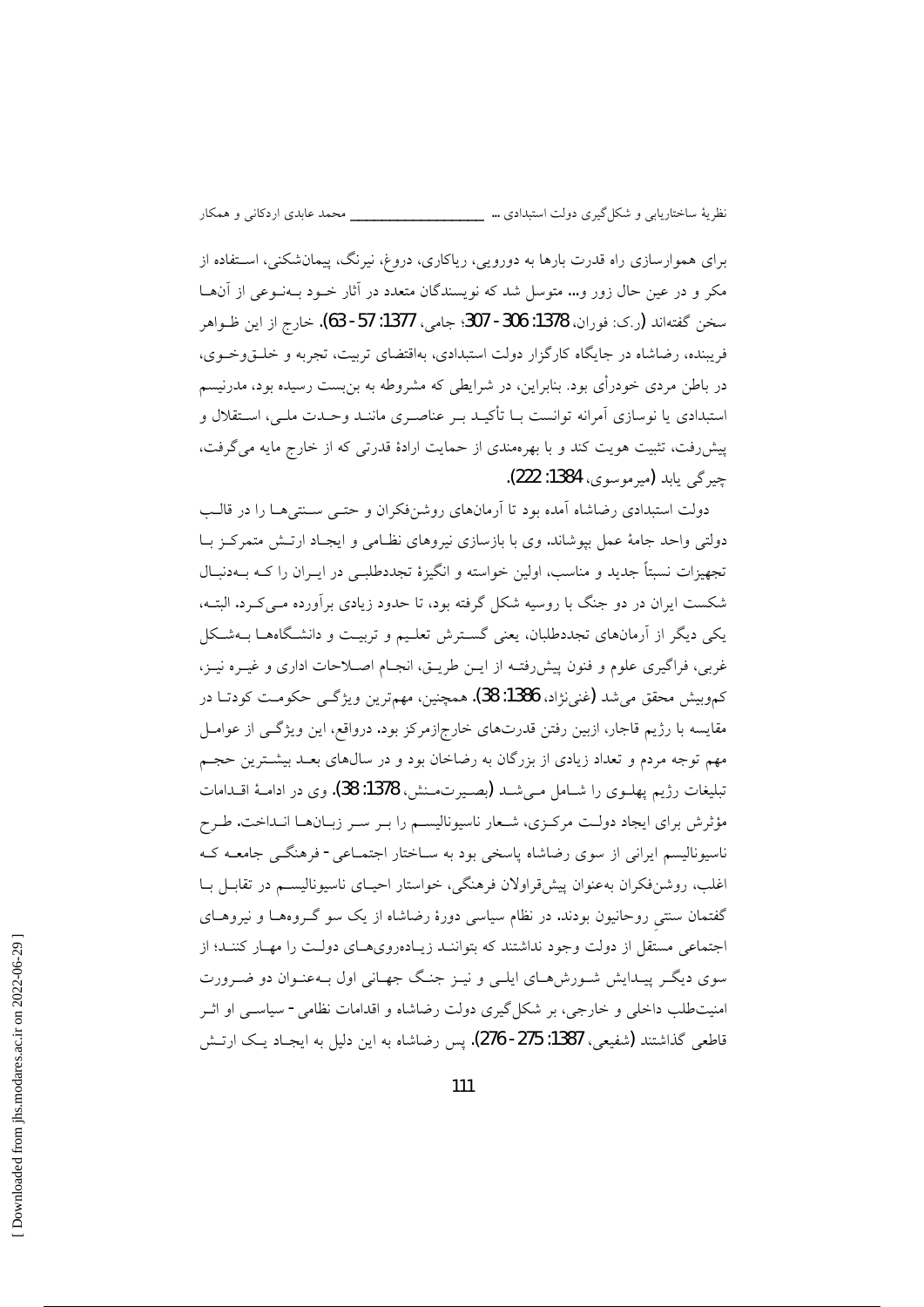بهعنوان یکی از مؤلفههای دولت مدرن دست زد تا بتواند بر بی ثباتی هایی که از ضـعف اقتـدار دولت قاجار ناشي مي شد، غلبه كند.

همزمان با این اقدامات، انتخابات مجلس پنجم هم موقعیت سلطنتطلبان را بهبود بخشید و درواقع شرايط براي تغييـر سـلطنت را فـراهم أورد. درنهايـت، رضـاخان تجلـي أرمـانهـاي گروههای مختلفی شده بود که از دور و نزدیک بینندهٔ ساختار آشفتهٔ ایران بودند. وضع سیاسی ایران هم در این میان، بهنفع رضاخان بود. مجلس چهارم رو به پایان بود و انتخابــات مجلــس پنجم از راه می رسید. اقدامات سردارسیه و پیوندی که با ساختار بههمریختهٔ ایرانی یافتـه بـود، چیزی جز به قدرت رسیدنش را به اذهان ایرانیان نمی رساند. سردارسیه کـه حـالا قـدرتش در میان نیروهای سیاسی و بهویژه نظامیان افزایش یافته بـود، بـا تبلیغـات، حربـههـای گونـاگون نظامیان و دستکاری آرا در بسـیاری از نقـاط بـاعنـوان نماینـدهٔ اول انتخـاب شـد (مشــروح مذاکرات مجلس پنجم، بیتا: 4- 9). انتخابات مجلس بهپایان رسید و حزب تجدد بــا رهبــری تدین بیشترین آرا را بهدست آورد و زمینههای لازم برای تغییر سلطنت را فراهم کرد. با درنظـر گرفتن این عوامل، سردارسپه با حمایت نیروهای اجتماعی- سیاسی ایران بهعنوان منجی وضع أشفتهٔ ایران، خود را به مجلس مؤسسان رسانید؛ مجلسی که حالا برای تغییر سلطنت آماده شده بود و حزب تجدد به رهبری تدین، بزرگترین حـامی سردارسـیه، در مجلـس اکثریـت را در دست داشت. در این مجلس نیز رضاخان سخن رانی کرد (مکی، 1374: 490).

وی در سالهای بعد و بهمنظور مدرنسازی و استبدادی شدن حکومت، بـه تغییـر سـاختار اجتماعی هم دست زد. ازنظر رضاشاه، ایلات مظهر عقبماندگی و واپس گرایی بودنـد کـه بـا برنامههای نوسازی وی در عرصههای اقتصادی، فرهنگی و سیاسـی تعـارض داشـتند. اسـکان عشایر، تبعید و کوچ اجباری ایلات، تسلط نظامیان بر زنـدگی عشـایر و توسـعهٔ بوروکراسـی دولتي بخشي از برنامههاي دولت رضاشـاه دربـارهٔ ايـلات بـود (شـفيعي، 1387: 281). ايـن اقدامات رضاشاه هم حاصل تفکراتش بهعنوان کارگزاری مستبد بود که دغدغـهٔ مـدرن کـردن ایران را در سر می پروراند و هم بر آمده از ساختار اجتمــاعی پراکنــدهٔ ایــران بــود کــه البتــه در سال های 1312- 1320به سلطانیسم گرایش پیدا کرد کـه البتـه برآمـده از سـاختار اجتمـاعی، اقتصادی و سیاسی داخلی، و شرایط بینالمللی بود و رضاشاه در مقام کارگزار این بستر عمـل می کر د.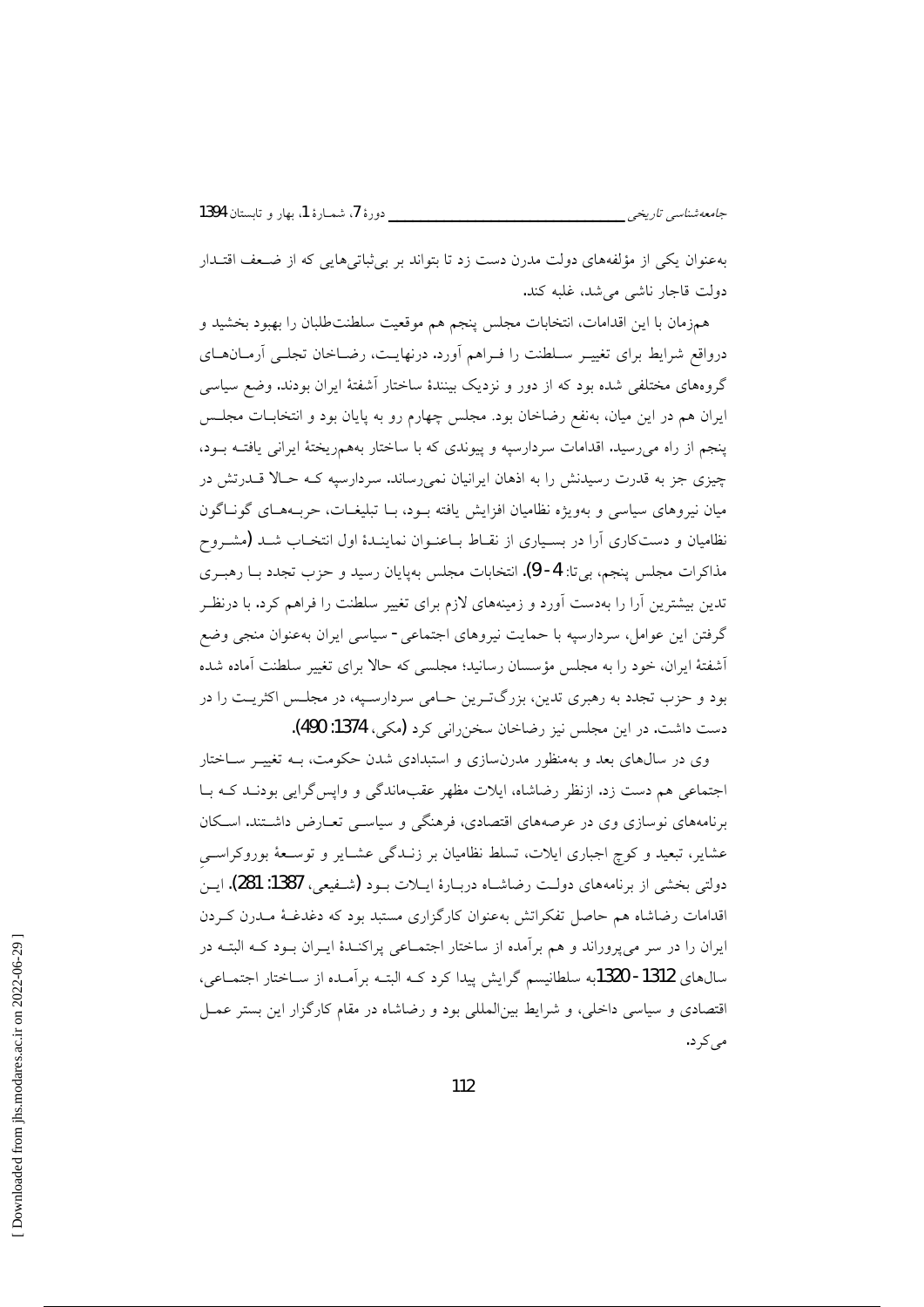\_\_\_\_\_\_ محمد عابدي اردکاني و همکار

نظريهٔ ساختاريابي و شکل گيري دولت استبدادي … \_\_\_\_

#### 7. نتيجه

در این مقاله کوشش شد تا با بهرهگیری از نظریهٔ ساختاریابی گیدنز نشان داده شود که هیچ یک از نظریهها، رەپافتها یا رویکردهای توضیح دهندۀ تاریخ سیاسی- اجتماعی ایـران بــه تنهـایی قادر به تحلیل درست و دقیق چگونگی تکوین یا ماهیت عمل کرد دولت رضاشاه نیستند؛ زیــرا یا بهسمت کنش،حوری و کارگزارنگری یا برعکس بهسوی ساختارمحوری درغلتیدهاند. بـرای مثال، دو رویکرد مشهوری که برای توضیح چگونگی شکل گیری دولت رضاشاه بهکار گرفتـه شدهاند، يعني «سلطانيسم» و «دولت مطلقه» خالي از اشكال نيستند. اشكال اصلي تحليل ناقص رویکرد اول، نگاه کارگزارانه و کنش محـور و ایـراد رویکـرد دوم نگـاه سـاختارگرای آن بـه حوادث تاریخی و اجتماعی و بهطور مشخص کاربست این دو رویکرد در توضیح چگـونگی شکل گیری یا ماهیت و عمل کرد دولت رضاشاه در ایران است.

مدعای نگارندگان این است که باید همانطور که گیدنز گفته است، در این بررســی رابطــهٔ کارگزار و ساختار را در تعامل با یکدیگر دید؛ بهطوری که جایگاه و هویت هریک در جـای خود حفظ شود. برای اثبات این مدعا، از یک سو زمینههای داخلی و خارجی تک وین دولت رضاشاه مشخص و بررسی شد و از سوی دیگ روش شبد کبه رضیاخان در چنبین فضیا و شرایطی بود که توانست با بهرهگیری از ویژگیها و تواناییهای فردیاش مراحل دست یابی به قدرت را یکی پس از دیگری طی کند تا سرانجام به قدرت و دولـت مطلقــه و دیکتــاتوری، و حتی از آن مهمتر به دولت و قدرت خودکامه دست یابد. گرچه مدعای این پژوهش در مقالـهٔ حاضر فقط دربارهٔ دولت رضاشاه بهکار گرفته شده است، کاربست آن محدود به مورد انتخـابی نیست و مسلماً می توان آن را در موضوعهـای دیگـر (مـثلاً دولـت پهلـوی دوم) یــا در دیگـر حوزهها (برای مثال حوزهٔ خاورمیانه یا حتی روابط بین(لملل) بهکار گرفت و حتبی شباید ببه نتايج مشابهي دست يافت.

يے نوشتها

1. constructivism 2. Ruggie 3. M. Archer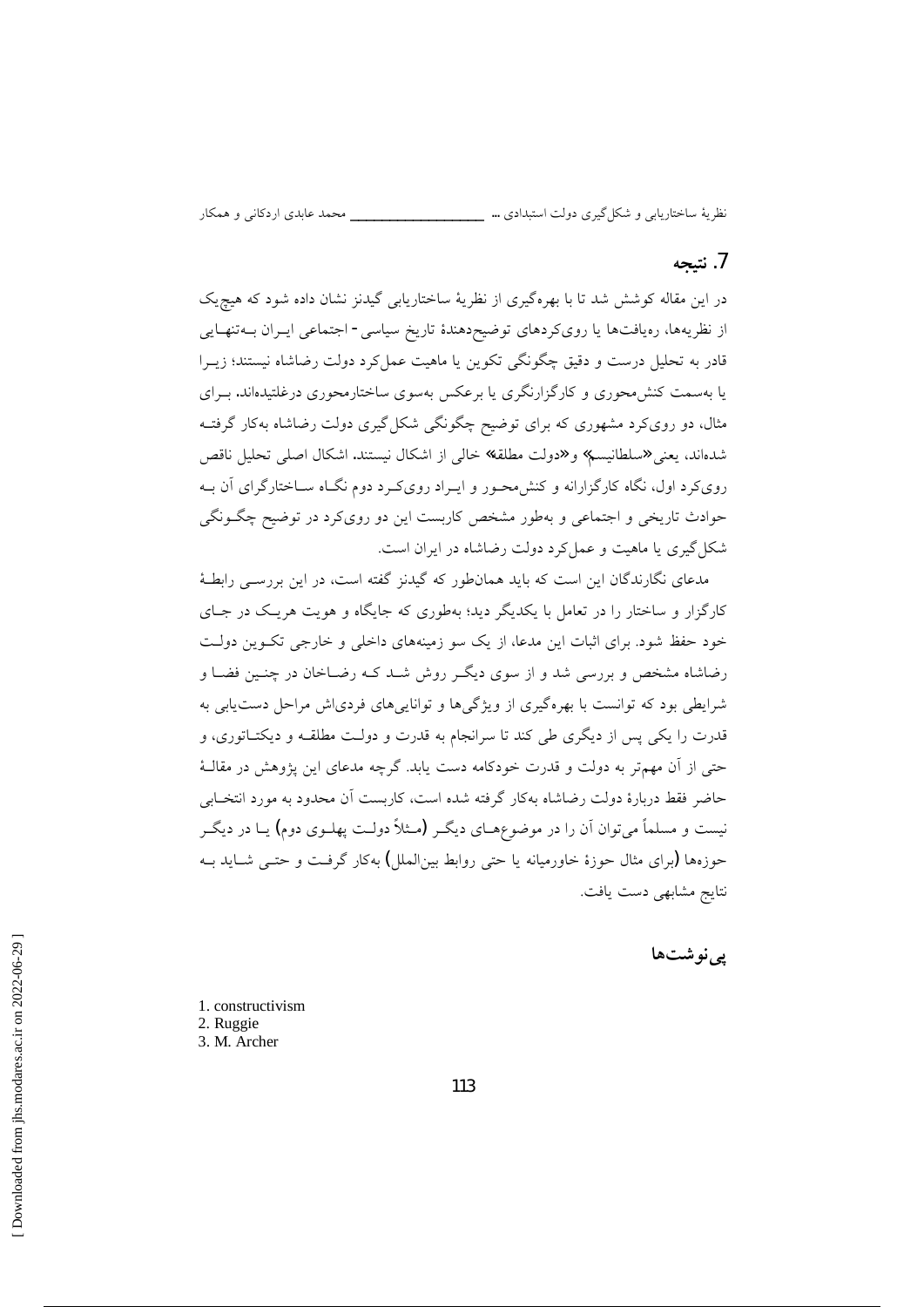جامعەشناسى تارىخى \_\_\_

4. R. Bhaskar 5. C. Hay 6. B. Jessop 7. structration theory 8. J. Linz

منابع – آبراهامیان، یرواند **(1378)**. *ایران بین دو انقلاب، از مشروطه تا انقلاب اسلامی.* ترجمهٔ کاظم فيروزمند، حسن شمس آوري و محسن مديرشانهچي. چ2. تهران: نشر مركز. – آزاد ارمکی، تقی **(1391).** *بنیانهای فکری نظریهٔ جامعهٔ ایرانی.* **ت**هران: نشر علم. – بديع، برتران و پ<sub>ى يىر</sub> بيرن بوم **(1387).** *جامعەشناسى دولت***.** ترجمهٔ احمـد نقيــبزاده. چ**5**. تهران: قومس. – اتابکی، تورج **(1387)**. «جنگ جهانی اول، رقابت قدرتهای بزرگ و شکل گیـری جامعـهٔ سیاسی» در *ایران و جنگ جهانی اول، میدان نبرد قدرتهای بزرگ*. گردآوری تورج اتـابکی. تر جمهٔ مهدی حقیقتخواه. تهران: ققنوس. – اشرف، احمد **(1359)**. *موانع تاریخی رشد سرمایهداری در ایران: دورهٔ قاجاریه*. تهران: زمینه. – يشيريه، حسين **(1374).** *دولت عقل.* **ت**هران: مؤسسة نشر علوم نوين. – بصیرتمنش، حمید (1378). علما و رژیم رضاشاه (نظری بر عملکرد سیاســی- فرهنگــی در س*ال های 1305تا 1320).* تهران: چاپ و نشر عروج. – بيليس، جان، استيو اسميت و ديگران **(1383).** *جهاني شدن و سياست، روابط بــين الملـــل در* عرصهٔ نوین. ترجمهٔ محمدرضا راهچمنی و دیگران. تهران: ابرار معاصر تهران. – جامي **(1377). گذشته چر***اغ راه آينده است***.** تهران: ققنوس. – حاتمي، عباس (1386). «نظريههاي دولت مـدرن در ايـران» در د*ولـت مـدرن در ايـران*. گردآوری رسول افضلی. قم: انتشارات دانشگاه مفید. صص 53- 110. – حجاريان، سعيد **(1374). «**ساخت اقتدار سلطاني؛ اَسيبپذيريهــا و بــديلهــا». *اطلاعــات* سياسي- اقتصادي. س 10. ش 97- 98. صص 45- 57.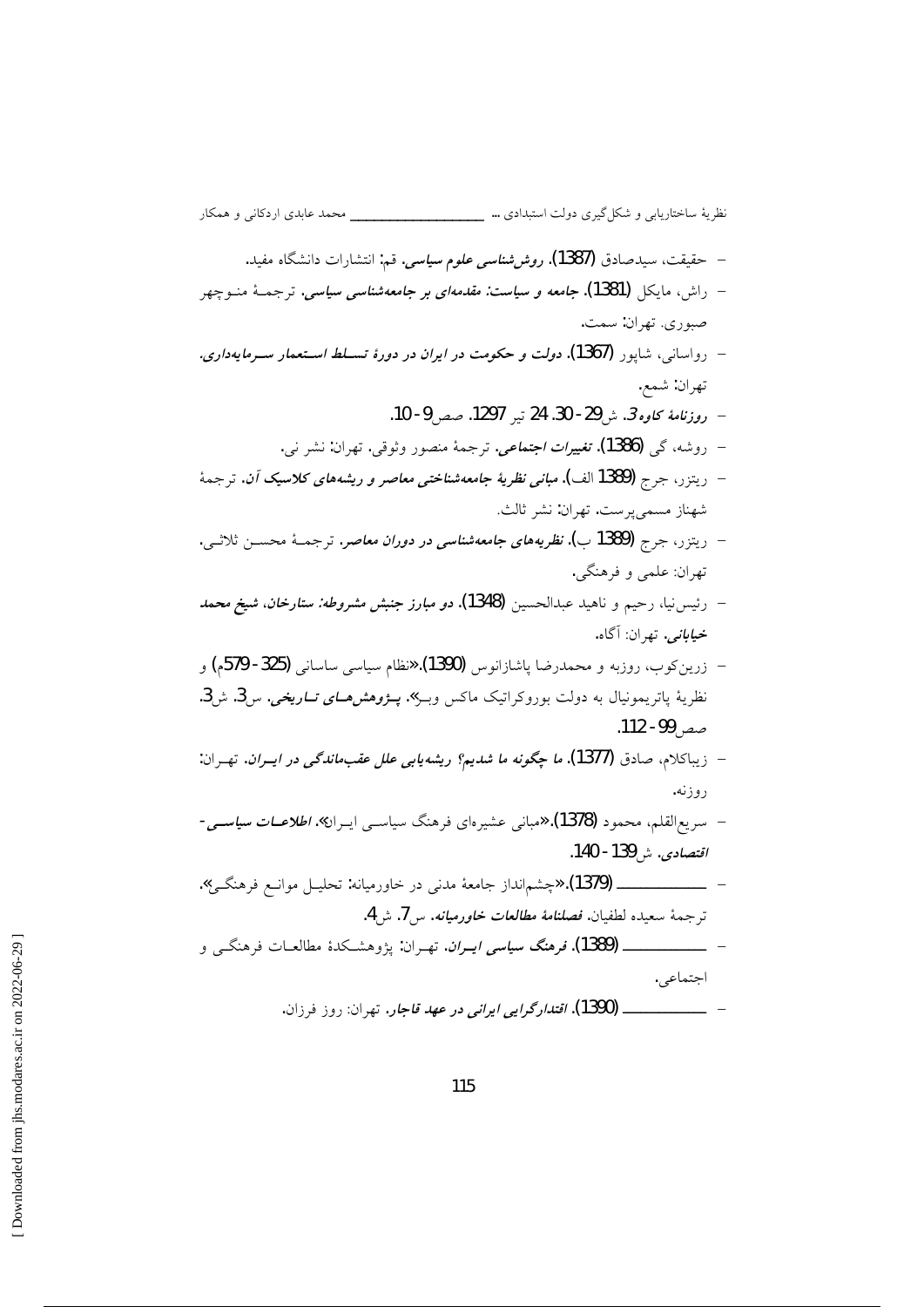- شارون، جوئا<sub>،</sub> (1382). ده برس*ش از دیدگاه جامعهشناسی.* ترجمهٔ منوچهر صبوری. تهـران: نشر نبي.
- شفیعی، حسن **(1387). «**تعارض ساختاری دولت مدرن با نظام ایلی در ایــران» در *انقـــلاب اسلامی، جامعه و دولت (مقالاتی در جامعهشناسی سیاسی ایران). ویراستار مسعود کـوثری و* محمود نجاتي حسيني. تهران: کوير.
- شمسيني غياثوند، حسن (1383). «پهلويها و سلطانيسم ماكس وبر، بررسي نظريهٔ سلطانيسم ماکس وبر در تحلیل ساختار حکومت پهلوی**».** *ماهنامهٔ اندیشه و تاریخ سیاسی ایران معاصر.* س 3. ش 22. صص 57- 63.
- شوستر، ويليام مورگان **(1351).** *اختناق در ايــران.* ترجمــهٔ ابوالحســن موســوى شوشــترى. تهران: صفي علي شاه.
- شهابی، هوشنگ و خوان لینز **(1380).** *نظامهای سلطانی***.** ترجمهٔ منوچهر صـبوری. تهــران: نشر شيرازه.
- طالبوف، عبدالرحيم **(1357).** *سياست طالبي***.** بهكوشش رحيم رئيس.نيا و محمدعلى على نيا. تهران: نشر علم.
- طباطبائ<sub>ی</sub> فر، محسن **(1384). نظام سلطانبی از دیدگاه اندیشههای سیاسبی شیعه دورهٔ صفویه و** قاجاريه. تهران: نشر نبي.
- عابدی اردکانی، محمد، روح\لله نادری و محسن شفیعی **(1390). «**تحلیلی سازەانگارانــه از رفتار دولتهای بزرگ با ایران در دورهٔ رضاشاه**».** *دانش سیاسی***.** ش13. صص145 - 176.
- عيسوى، چارلز (1388). تا**ريخ** *اقتصادى ايران قاجار 1332- 1315ق*. ترجمهٔ يعقــوب آژنــد. تهران: گستره.
	- غني نژاد، موسى **(1386). تج***ددطلبي و توسعه در ايران معاص***ر.** تهران: نشر مركز.
		- فاتح، مصطفى (1358). ينج*اه سال نفت ايران. چ*2. تهران: ييام.
- فوران، جان **(1378).** *مقاومت شكننده: تاريخ تحولات اجتماعي ايران***. ترجمهٔ احمــد ت**ــدين. ج2. تهران: مؤسسهٔ خدمات فرهنگی رسا.
	- فولر، گراهام **(1377).** *قبلهٔ عالم، ژئوپولوتیک ایران.* ترجمهٔ عباس مخبر. تهران: نشر مرکز.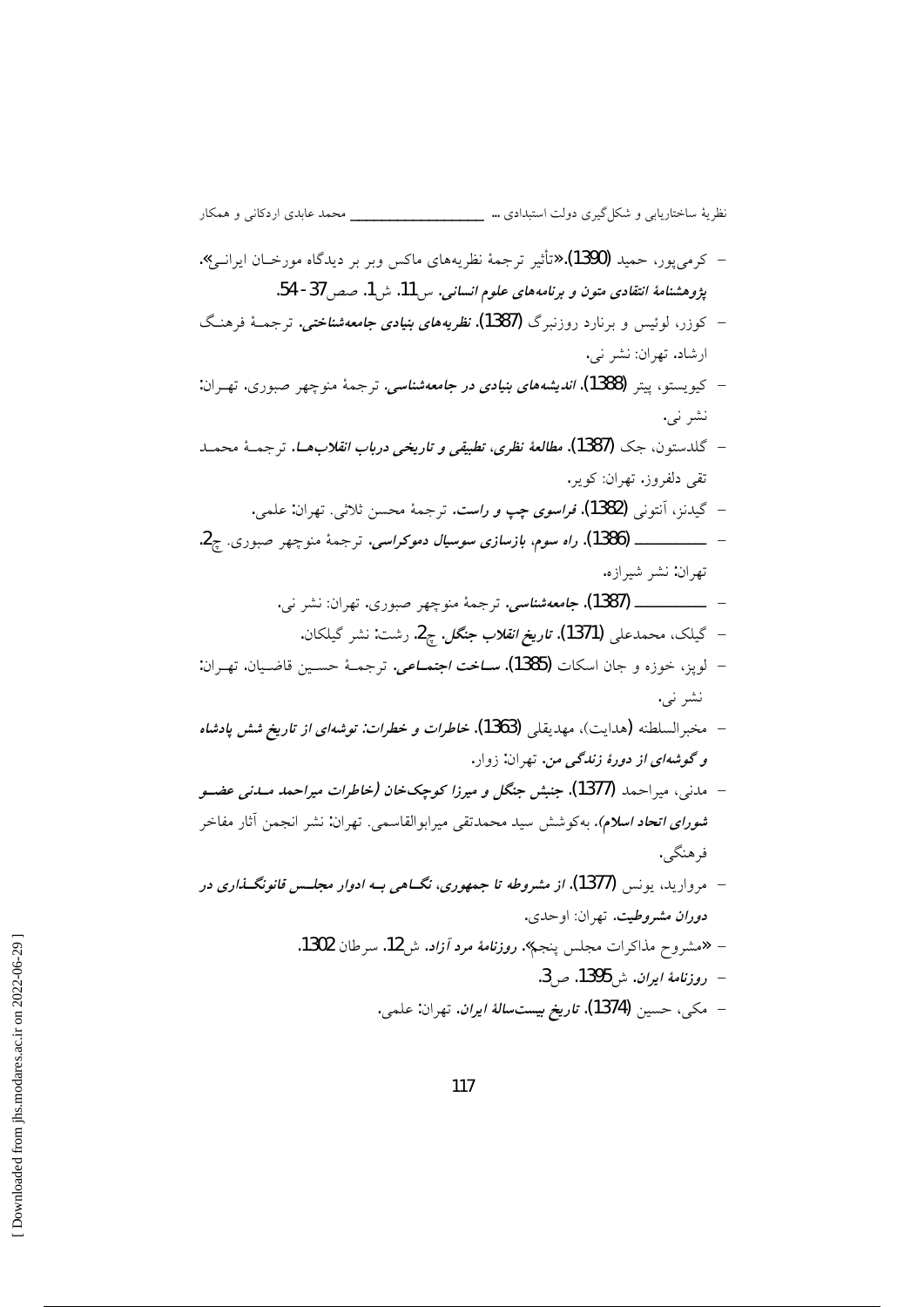- منوچهري، عباس (1376). «كودتاي سوم اسفند 1299 و سلطانيسم ايرانسي». تا**ري***خ معاصـر* ايران. ش4. صص9- 18.
- میرموسوی، سیدعلی (1384). *اسلام*، سنت، د*ولت مدرن، نوسازی دولت و تحول در اندیش*هٔ **سي***اسي شيعه.* تهران: نشر نبي.
- نفيسي، محمدرضا **(1371). نگاهي به سير** *انديشهٔ اقتصادي در عصر يهلوي***. ت**هران: طرح نو.
- وبر، ماکس **(1384).** *اقتصاد و جامعه***.** ترجمهٔ عباس منبوچهری، مهـ, داد ترابـ<sub>ي</sub> و مصــطفي عمادزاده. تهران: سمت.
- ونت، الكساندر (1384). *نظرية اجتماعي سياست بين الملل.* ترجمهٔ حميرا مشـيرزاده. تهـران: وزارت امور خارجه.
- های، کالین **(1378). «**ساختار و کارگزار**»** در *روش و نظریه در علوم سیاسی*. تــألیف دیویــد مارش و جری استوکر. ترجمهٔ امیرمحمد حــاجی یوسـفی. تهــران: پژوهشــکدهٔ مطالعــات راهبر دی.
- \_\_\_\_\_\_\_ (1385). درآم*دی انتقادی بر تحلیل سیاسی.* ترجمهٔ احمد گیل محمیدی. تهران: نشر نی.
- همايون كاتوزيان، محمــدعلى (1379). «رژيــم ســلطاني: مــورد رژيــم پهلــوي در ايــران». اطلاعات سياسي- اقتصادي. شي153- 154.
- ترجمة حسين افشار. چ2. تهران: نشر مركز.
- ترجمة عليرضا طيب. تهران: نشر ني.
- ترجمهٔ محمدرضا نفیسی و کامبیز عزیزی. تهران: نشر مرکز .
- Archer, M. (1995). Realist Social Theoey: The Morpoogenetic: Approach. Cambrdge: Cambrdge University Press.
- Diba, F. (1986). Mohammad Mossadegh, A Political Biography. London: Croom Helm.